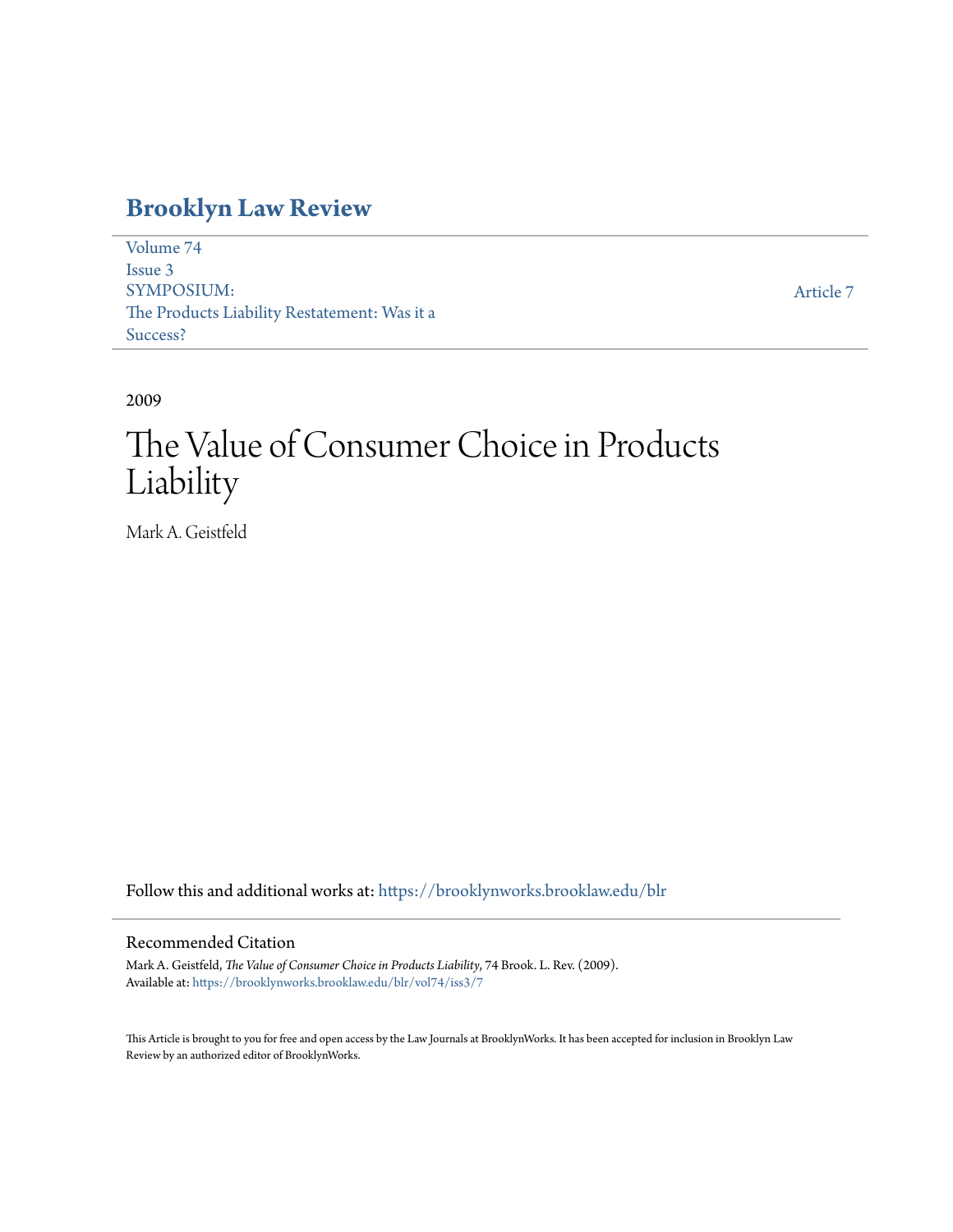# The Value of Consumer Choice in Products Liability

*Mark A. Geistfeld*†

# **INTRODUCTION**

 $\overline{a}$ 

†

Tort law has always recognized the principle expressed by the Latin maxim *volenti non fit injuria*, or "a person is not wronged by that to which he or she consents."1 The absence of consent is part of the prima facie case for tort liability, distinguishing tortious behavior from socially acceptable behavior.<sup>2</sup> "For example, consent turns trespass into a dinner party; a battery into a handshake; [or] a theft into a gift."3

By removing informed choices from the ambit of liability, tort law allows individuals to structure their relationships in the manner that promotes their welfare as per the requirements of allocative efficiency.4 More fundamentally, "[t]o have the ability to create and dispel rights and duties [as a matter of informed, voluntary consent] is what it means to be an autonomous moral agent."<sup>5</sup> The role of consent within tort law derives from the value of individual autonomy or self-determination.<sup>6</sup>

Crystal Eastman Professor of Law, New York University School of Law. 1

BLACK'S LAW DICTIONARY 1605 (8th ed. 2004). Modern tort law originated with the writ of trespass, and allegations of wrongdoing under that writ "were thought to be inappropriate where the defendant had acted with the consent of the plaintiff." D.J. IBBETSON, A HISTORICAL INTRODUCTION TO THE LAW OF OBLIGATIONS 41-42 (1999). Thus, "[i]t is a fundamental principle of the common law that *volenti non fit injuria*—to one who is willing, no wrong is done." W. PAGE KEETON ET AL., PROSSER AND KEETON ON THE LAW OF TORTS § 18, at 112 (5th ed. 1984). 2 *See* KEETON ET AL., *supra* note 1, § 18, at 112 (explaining why *volenti non fit* 

*injuria* "goes to negative the existence of any tort in the first instance"); *see also* DAN B. DOBBS, THE LAW OF TORTS § 95, at 218 (2000) ("In many cases, consent is not a true affirmative defense [to an intentional tort] but instead marks a deficiency in the plaintiff's prima facie case."); *id.* § 212 (explaining why the prima facie case for negligence liability depends on the absence of consent).

Heidi M. Hurd, *The Moral Magic of Consent*, 2 LEGAL THEORY 121, 123 (1996).<br>Cf. R.H. Coase, *The Problem of Social Cost*, 3 J.L. & ECON. 1, 9-11, 13, 15 (1960)

<sup>(</sup>showing that when individuals have full information of all the relevant factors and do not incur any other costs in bargaining with others, voluntary agreements among right holders and duty holders will produce allocatively efficient outcomes).

Hurd, *supra* note 3, at 124. For purposes of legal analysis, a normative value such as individual autonomy is necessarily more fundamental than the instrumental objective of allocative efficiency. The computation of costs and benefits depends on how the legal system has specified the underlying legal entitlements. Consequently, neither allocative efficiency nor costbenefit analysis can determine initial entitlements, making the substantive content of any legal rule dependent on normative justification in the first instance. *See* Mark A. Geistfeld, *Efficiency,*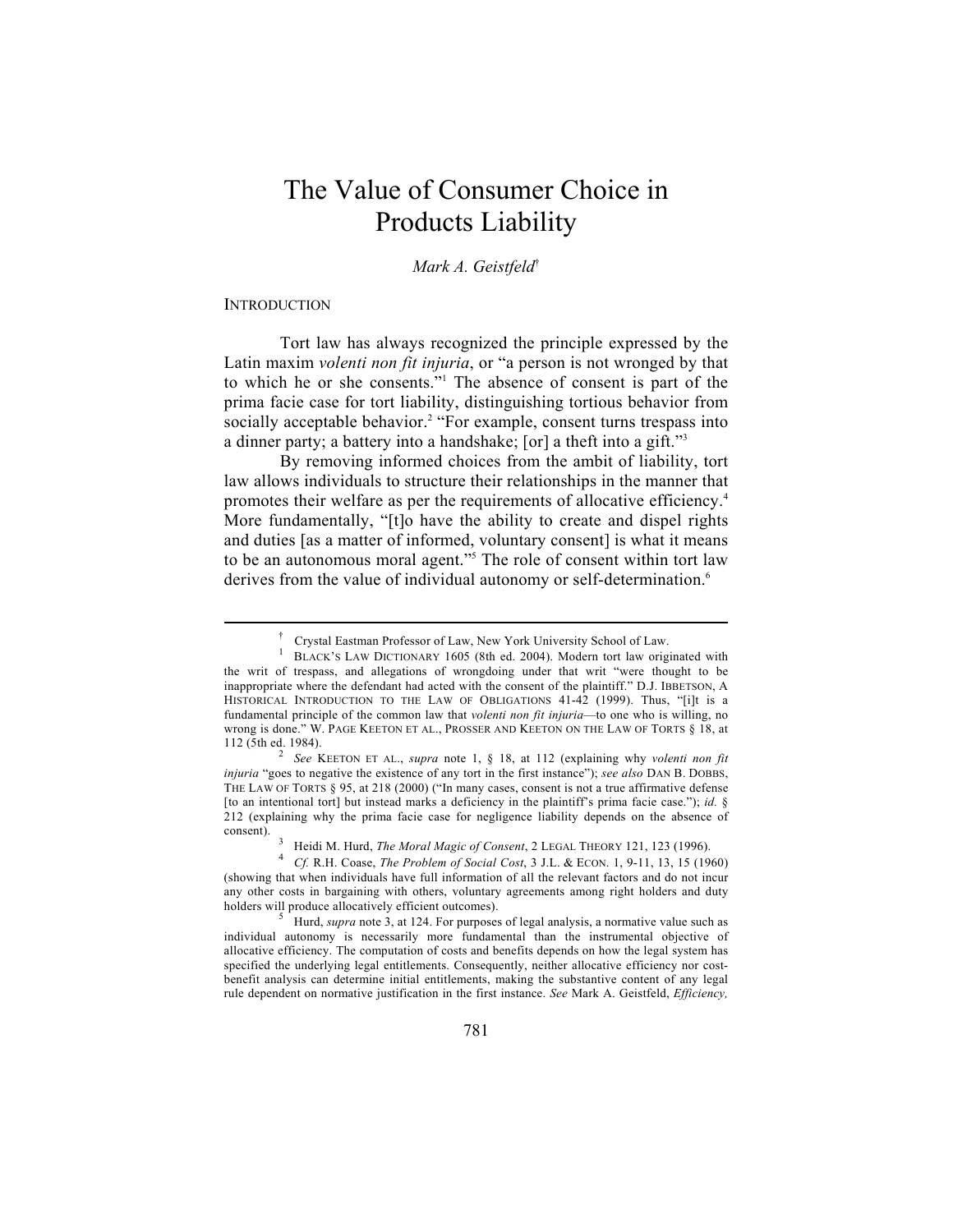782 *BROOKLYN LAW REVIEW* [Vol. 74:3

Enabling individuals to make their own safety choices as a matter of self-determination is a value that tort law presumably also recognizes in product cases. In the typical product case, the individual right holder is a consumer, making the value of individual choice equivalent to the value of consumer choice. In light of the consumerist orientation of contemporary society, it would be astonishing to find that products liability does not fundamentally value consumer choice.

Nevertheless, the value of consumer choice in strict products liability is surprisingly unclear. Consider the liability rules governing defects of product design or warning, the most important categories of product defect.7 According to the *Restatement (Third) of Torts: Products Liability*, "[t]he emphasis is on creating incentives for manufacturers to achieve optimal levels of safety in designing and marketing products."8 The optimal level of safety has no evident connection to the amount of safety that would be chosen by consumers, because "consumer expectations do not play a determinative role in determining defectiveness."9 Whether a product is defective in these cases instead depends on "[a] broad range of factors," including "the nature and strength of consumer expectations regarding the product."<sup>10</sup> In some cases, consumer expectations can be "ultimately determinative" of the liability question, $\frac{11}{1}$  but it is not apparent why the liability rules exclusively rely on consumer choice in only these cases but not others.

The value of consumer choice in strict products liability becomes even harder to discern when considered in relation to assumption of risk, one of the liability-limiting doctrines based on the autonomy principle.12 According to this doctrine, an individual right holder who voluntarily

*Fairness, and the Economic Analysis of Tort Law*, *in* THEORETICAL FOUNDATIONS OF LAW AND ECONOMICS 234, 234-35 (Mark D. White ed., 2009).

<sup>6</sup> *See* DOBBS, *supra* note 2, § 95, at 217 ("The consent principle is general in its scope, firm in its acceptance, and central in its significance. It makes the plaintiff's right of selfdetermination or autonomy the centerpiece of the law on intentional torts and to some extent other torts as well."); Francis H. Bohlen, *Voluntary Assumption of Risk*, 20 HARV. L. REV. 14, 14 (1906) ("The maxim *volenti non fit injuria* is a terse expression of the individualistic tendency of the common law, which, proceeding from the people and asserting their liberties, naturally regards the freedom of individual action as the keystone of the whole structure."). *See generally* MARK A. GEISTFELD, TORT LAW: THE ESSENTIALS (2008) (showing how the value of autonomy or selfdetermination can explain the important doctrines of tort law).

 $\frac{7}{1}$  Every product within a product line has the same design and warnings, and so a finding of defect in either respect implicates the entire product line, unlike the product-specific flaws of construction or manufacture that comprise the remaining category of defect.<br><sup>8</sup> RESTATEMENT (THIRD) OF TORTS: PRODS. LIAB. § 2 cmt. a (1998).

RESTATEMENT (THIRD) OF TORTS: PRODS. LIAB. § 2 cmt. a (1998).<br>
<sup>9</sup> *Id.* § 2 cmt. g.<br>
<sup>10</sup> *Id.* § 2 cmt. f.<br>
<sup>11</sup> *Id.* § 2 cmt. g; *see also id.* §§ 7-8 (defining defect exclusively in terms of consumer expectations for food products and used products respectively). 12 *See, e.g.*, Bohlen, *supra* note 6, at 14 ("The doctrine of the so-called voluntary

<sup>&</sup>lt;sup>12</sup> *See, e.g.*, Bohlen, *supra* note 6, at 14 ("The doctrine of the so-called voluntary assumption of known risks is but one of the expressions of this fundamental idea; other exhibitions of it, differing only with the conditions to which the conception is applied, are the defenses of consent and of contributory negligence. None of these is identical with any other, none is derived from the other, all are derivatives from a common source.").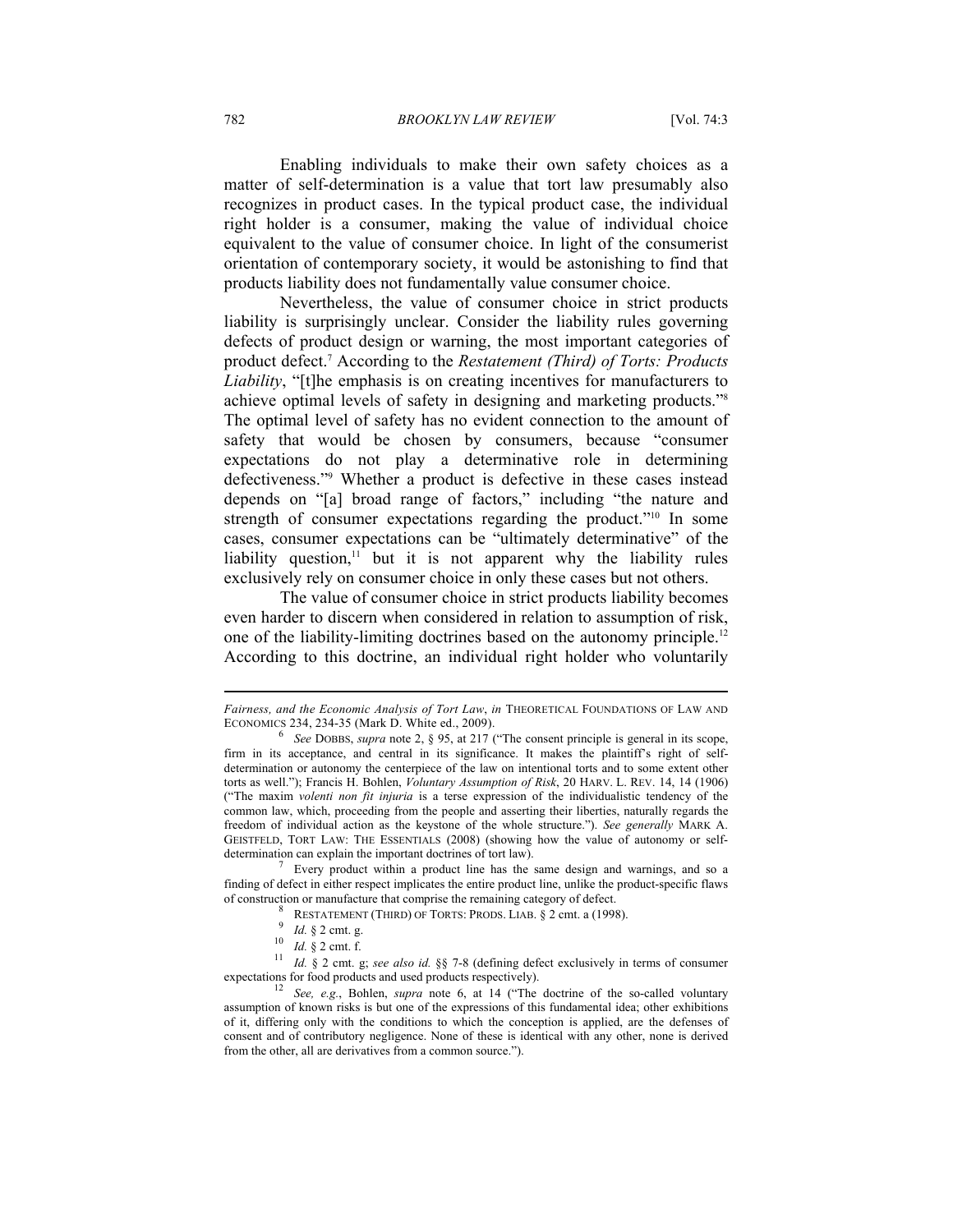chooses to face a known risk bears responsibility for her ensuing injuries, thereby reducing or eliminating the liability that others might incur with respect to the identical safety decision.13 In the ordinary tort case, the doctrine can eliminate liability under the distinctive rules of express and primary assumption of risk, while at least reducing liability under the rule of secondary assumption of risk.14 By contrast, the *Restatement (Third)*, like most jurisdictions, only recognizes secondary assumption of risk in product cases, and then treats such conduct as a form of contributory negligence that merely reduces the plaintiff's recovery within a system of comparative responsibility.<sup>15</sup> Assumption of risk has no evident role in products liability, deepening the impression that this body of tort law undervalues individual choice.

The impression is misleading. Strict products liability appropriately values consumer choice. The value of consumer choice, however, is obscured by the way in which the *Restatement (Third)* has de-emphasized the importance of consumer expectations. Properly understood, the value of consumer choice not only justifies the liability rules in the *Restatement (Third)*, it also provides the key to understanding the important limitations of strict products liability, including those based on assumed risks.

As explained in Part I, a product seller typically incurs a tort duty only with respect to product attributes that frustrate the actual safety expectations of the ordinary consumer. Courts have long recognized that contractual remedies do not adequately protect uninformed consumers from the risk of product-caused physical harms, creating a safety problem that implicates the core concern of tort law. The rule of strict products liability accordingly addresses the safety problems stemming from consumers' uninformed product decisions. An exclusive focus on cases involving the absence of informed consumer choice creates the misleading appearance that consumer choice is largely irrelevant for products liability.

Part II then shows how strict products liability instantiates the value of consumer choice. A liability rule that is supposed to address the safety problems created by uninformed consumer choice should require

<sup>13</sup> *See* GEISTFELD, *supra* note 6, at 307-09 (explaining why assumption of risk only applies to the same safety choice implicated by the plaintiff's prima facie case for liability). *See generally* Kenneth W. Simons, *Assumption of Risk and Consent in the Law of Torts: A Theory of Full Preference*, 67 B.U. L. REV. 213, 238 (1987) (explaining that assumption of risk should only apply when the plaintiff's "chosen course of action was based on a full and true preference, i.e., made with knowledge of all the alternatives that defendant had a duty to offer, including that

alternative which plaintiff claims defendant tortiously failed to offer").<br>
<sup>14</sup> *See* Fowler V. Harper et al., 4 HARPER, JAMES AND GRAY ON TORTS § 21.0, at 233 (3d ed. 2007).

See RESTATEMENT (THIRD) OF TORTS: PRODS. LIAB. § 17(a), cmt. a (1998) (recognizing an affirmative defense only when "the plaintiff's conduct fails to conform to generally applicable rules establishing appropriate standards of care," which encompasses assumption of risk only insofar as the plaintiff's choice to face the risk was unreasonable); *id.* § 18 (refusing to enforce oral or written contractual limitations of liability).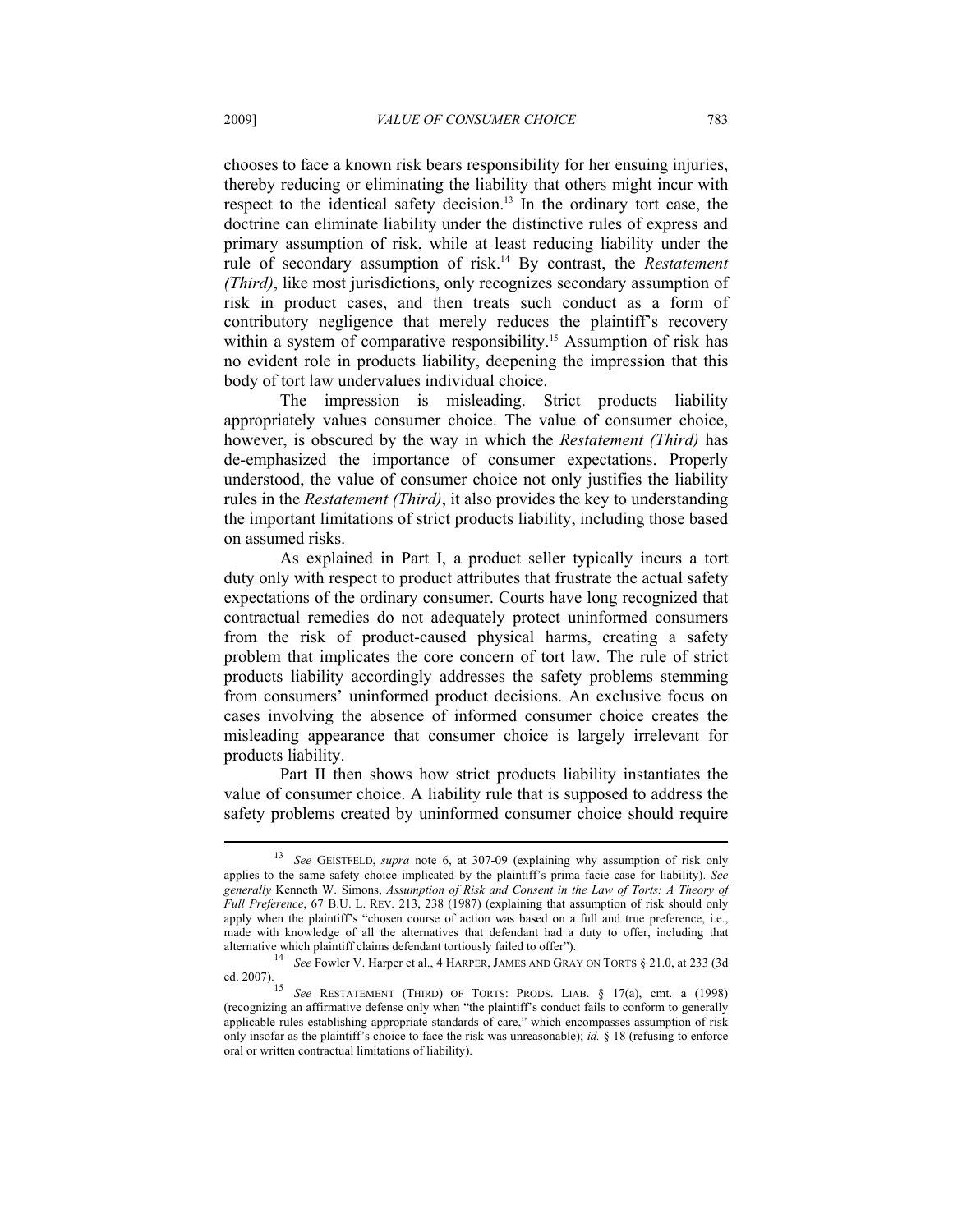the amount of safety that would be chosen by consumers if they were fully informed. A fully informed consumer chooses the amount of product safety satisfying the risk-utility test. Consequently, the reasonable safety expectations of the ordinary consumer can be defined by the risk-utility test, a formulation of the liability rule that has been adopted by an increasing number of jurisdictions.<sup>16</sup> This formulation does not simply convert consumer expectations into the risk-utility test, but instead relies on the value of consumer choice to justify the liability rule.

Part III concludes by showing how the value of consumer choice can explain the important limitations of strict products liability, including the affirmative defenses. Like the other rules of strict products liability, the limitations of liability can be squared with the old maxim that "No injury or wrong is done to one who consents."

# I. UNINFORMED CONSUMER CHOICE AS THE PREDICATE FOR STRICT PRODUCTS LIABILITY

The widely adopted rule of strict products liability law in section 402A of the *Restatement (Second) of Torts* is based on the tort doctrine of the implied warranty.17 "In its inception, breach of warranty was a tort. The . . . wrong was conceived to be a form of misrepresentation, in the nature of deceit . . . . "<sup>18</sup> The misrepresentation stemmed from the manner in which the product frustrated the reasonable safety expectations of the purchaser; liability was strict in the sense that it did not require any culpable wrongdoing on the seller's part. The rule of strict liability was instead justified by the purchaser's lack of knowledge about the product attributes in question, creating a mismatch between the product's actual qualities and the purchaser's expectation of quality.

The paradigmatic example involves the sale of contaminated food, which for centuries has subjected sellers to liability under implied warranty.19 As the Texas Supreme Court has explained:

Liability in such case is not based on negligence, nor on a breach of the usual implied contractual warranty, but on the broad principle of the public policy to protect human health and life. It is a well-known fact that articles of food are manufactured and placed in the channels of commerce, with the intention that they shall pass from hand to hand until they are finally used by some remote consumer. It is usually impracticable, if not impossible, for the ultimate consumer to analyze the food and ascertain whether or not it is suitable for human consumption. Since it has been packed and placed on the market as a

<sup>16</sup> *E.g.*, Mikolajczyk v. Ford Motor Co., No. 104983, 2008 WL 4603565, at \*21-22 (Ill. Oct. 17, 2008).<br><sup>17</sup> RESTATEMENT (SECOND) OF TORTS § 402A cmt. m (1965) ("There is nothing in this

Section which would prevent any court from treating the rule stated as a matter of 'warranty' to the

user or consumer."). 18 William L. Prosser, *The Implied Warranty of Merchantable Quality*, 27 MINN. L. REV. 117, 118 (1943).<br>
RESTATEMENT (SECOND) OF TORTS § 402A cmt. b (1965).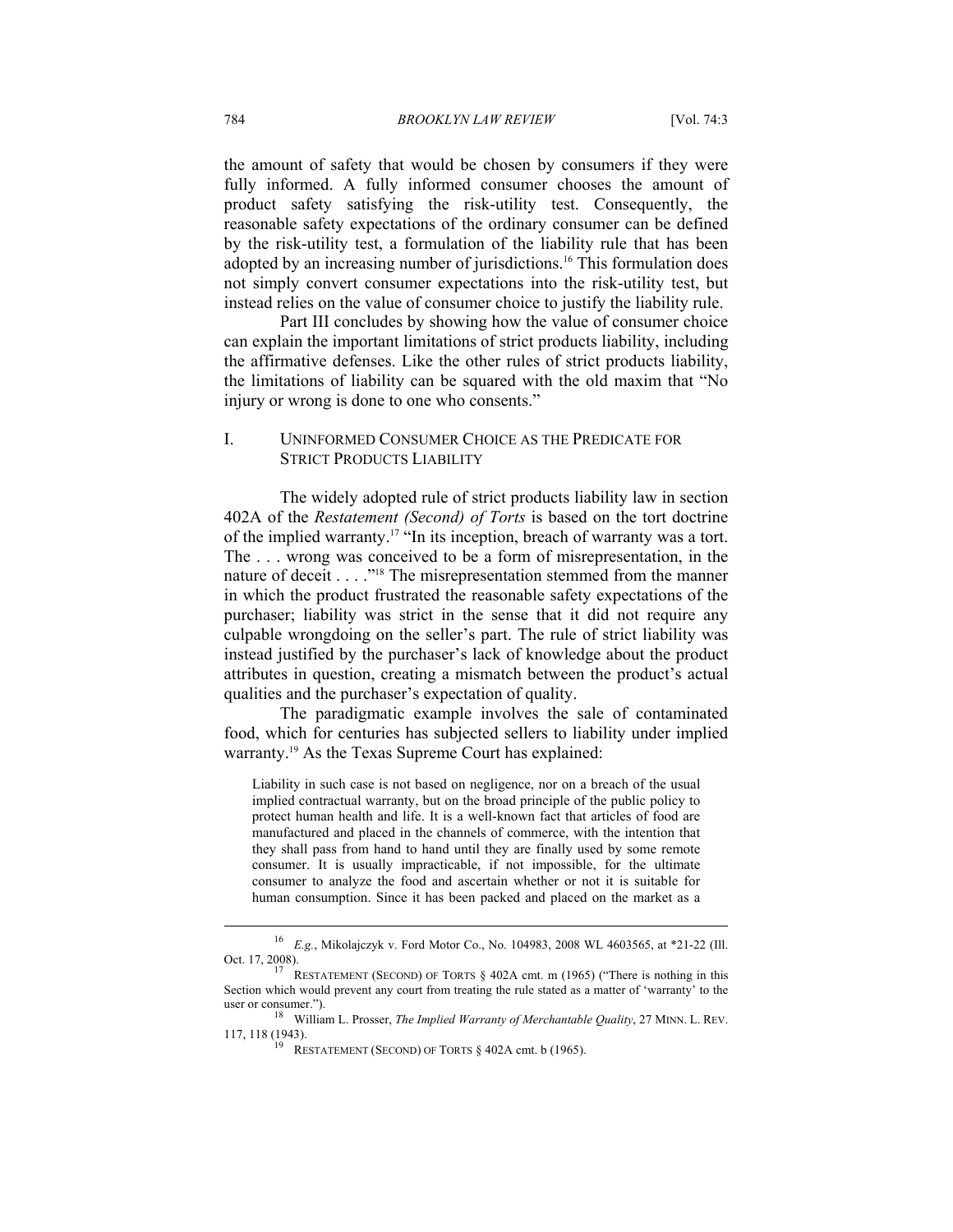food for human consumption, and marked as such, the purchaser usually eats it or causes it to be served to his family without the precaution of having it analyzed by a technician to ascertain whether or not it is suitable for human consumption. In fact, in most instances the only satisfactory examination that could be made would be only at the time and place of the processing of the food. It seems to be the rule that where food products sold for human consumption are unfit for that purpose, there is such an utter failure of the purpose for which the food is sold, and the consequences of eating unsound food are so disastrous to human health and life, that the law imposes a warranty of purity in favor of the ultimate consumer as a matter of public policy.<sup>2</sup>

The rule of strict liability governing the sale of contaminated food was extended by courts in the twentieth century to encompass other products.21 In adopting the rule of strict products liability, courts often relied on opinions authored by Justice Roger Traynor of the California Supreme Court.<sup>22</sup> In his influential concurring opinion in *Escola v. Coca Cola Bottling Co.*, Traynor addressed the problem of uninformed consumer choice:

As handicrafts have been replaced by mass production with its great markets and transportation facilities, the close relationship between the producer and consumer of a product has been altered. Manufacturing processes, frequently valuable secrets, are ordinarily either inaccessible or beyond the ken of the general public. The consumer no longer has means or skill enough to investigate for himself the soundness of a product, even when it is not contained in a sealed package, and his erstwhile vigilance has been lulled by the steady efforts of manufacturers to build up confidence by advertising and marketing devices such as trade-marks. Consumers no longer approach products warily but accept them on faith, relying on the reputation of the manufacturer or the trade mark.<sup>23</sup>

By emphasizing how consumers are unable to make informed product choices, Traynor adopted a rationale for tort liability that had been invoked by others. As one commentator had observed a few years earlier, "[e]mphasis upon the inability of the unspecialized consumer adequately to inspect or test merchandise is becoming increasingly common and seems to have recently influenced rapid developments in the scope of liability to the consumer."24

When interpreting the rule of strict products liability, courts have continued to recognize the problem of uninformed consumer choice:

In today's world, it is often only the manufacturer who can fairly be said to know and to understand when an article is suitably designed and safely made for its intended purpose. Once floated on the market, many articles in a very

<sup>&</sup>lt;sup>20</sup> Jacob E. Decker & Sons v. Capps, 164 S.W.2d 828, 829 (Tex. 1942).<br>
RESTATEMENT (SECOND) OF TORTS § 402A cmt. b (1965).

<sup>&</sup>lt;sup>22</sup> See Mark A. Geistfeld, Escola v. Coca Cola Bottling Co.*: Strict Products Liability* 

*Unbound*, *in* TORTS STORIES 229, 235-43 (Robert L. Rabin & Stephen D. Sugarman eds., 2003).<br><sup>23</sup> Escola v. Coca Cola Bottling Co., 150 P.2d 436, 443 (Cal. 1944) (Traynor, J., concurring) (citations omitted).

Note, *The Marketing Structure and Judicial Protection of the Consumer*, 37 COLUM. L. REV. 77, 77 (1937) (citations omitted).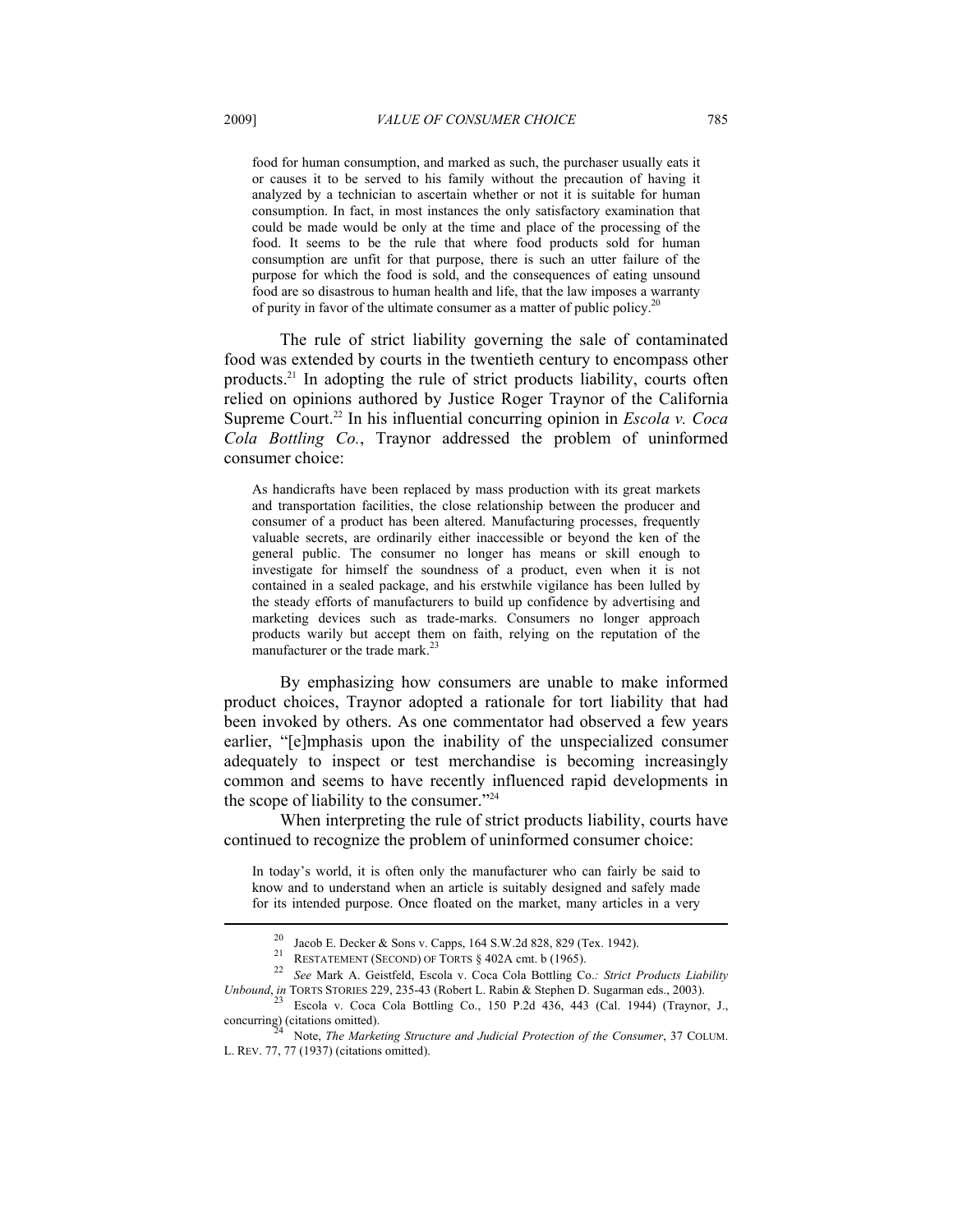real practical sense defy detection of defect, except possibly in the hands of an expert after laborious and perhaps even destructive disassembly.<sup>25</sup>

The rule of strict products liability governs the designs of automobiles, for example, because "manufacturers of such complex products as motor vehicles invariably have greater access than do ordinary consumers to the information necessary to reach informed decisions concerning the efficacy of potential safety measures."26 Thus, one of the public policy rationales for the rule of strict products liability is that "the consumer does not have the ability to investigate for himself the soundness of the product."27

Tort liability can be justified in these terms because of the safety problems that are created when product sellers rationally respond to the safety decisions made by uninformed consumers. Consider a manufacturer's decision about whether to install a costly safety device to eliminate an unreasonable product risk of which the ordinary consumer is unaware. By installing the safety device, the manufacturer increases the cost and the price of the product. Without the device, the product would expose consumers to the associated risk of injury. Unless consumers know about the risk, they will not be willing to pay for the safety device, leading them to purchase the lower priced product without the device. Why spend money on safety if one is unaware of the need to do so? Manufacturers will not tell consumers about these risks, as doing so would only increase consumer estimates of product cost and decrease sales. What is the point of advertising negative product attributes to the consumer? The process of price competition predictably forces manufacturers to forego these types of safety investments, resulting in unreasonably dangerous products. The ensuing safety problem both justifies the tort duty and explains why customary product safety practices can be unreasonably dangerous.28

During the 1920s, for example, the president of the automobile manufacturer General Motors "insisted that the company could not make windshields with safety glass because doing so would harm the bottom line."<sup>29</sup> The automobile manufacturers were simply responding to misinformed consumer demand. "G.M. believed that consumers weren't prepared to pay more for cars with safety glass  $\ldots$  . . . . . . The same dynamic has occurred throughout the history of automotive safety. During the 1950s, "auto executives told Congress that making seat belts

<sup>&</sup>lt;sup>25</sup> Micallef v. Miehle Co., 348 N.E.2d 571, 577 (N.Y. 1976) (quoting Codling v. Paglia, 298 N.E.2d 622, 627 (N.Y. 1973)). 26 Camacho v. Honda Motor Co., 741 P.2d 1240, 1247 (Colo. 1987).

<sup>27</sup> Sternhagen v. Dow Co., 935 P.2d 1139, 1143 (Mont. 1997) (quoting Brandenburger v. Toyota Motor Sales, U.S.A., Inc., 513 P.2d 268, 273 (Mont. 1973)). 28 For a more complete analysis, including other economic rationales for the tort duty,

see MARK A. GEISTFELD, PRINCIPLES OF PRODUCTS LIABILITY 34-50 (2006).<br><sup>29</sup> James Surowiecki, *Fuel for Thought*, NEW YORKER, July 23, 2007, at 25.<br><sup>30</sup> *Id.*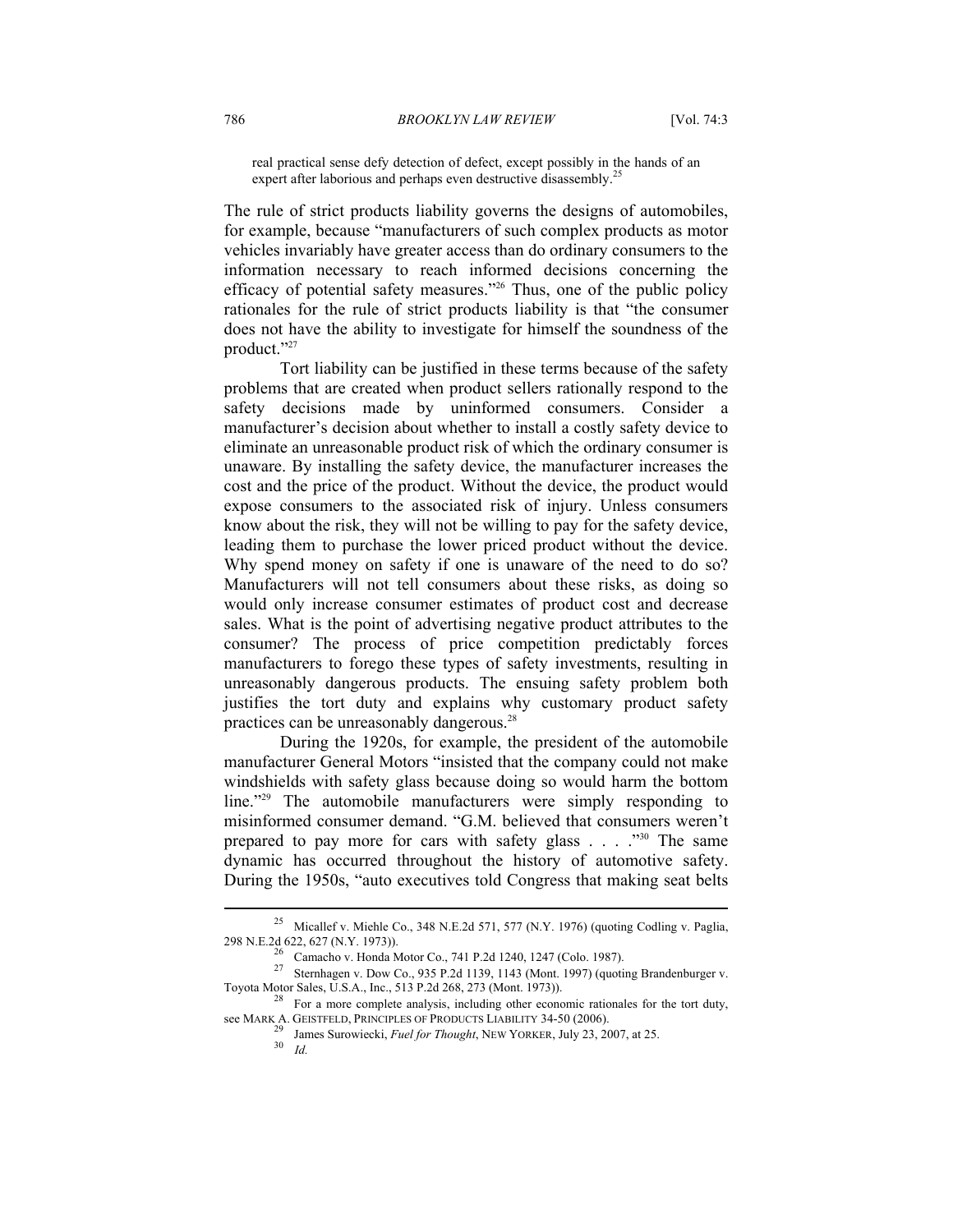compulsory would slash industry profits."31 The industry had the same response to airbags. As the president of the Chrysler Motors lamented, "safety has really killed all our business."<sup>32</sup> Without the intervention of tort law or other forms of safety regulation, the market would have adopted customary practices (no safety glass, no seat belts, no airbags) that were unreasonably dangerous.

The growth of the economy and proliferation of products have also made it increasingly difficult for consumers to acquire information about product risk. Consumers now face a bewildering array of product choices. Over thirty thousand items are available in the typical supermarket.<sup>33</sup> Experience with a brand may provide the consumer with some knowledge, but even that is short-lived. For U.S. manufacturing firms that remain in operation over a manufacturing census period (every five years), almost two-thirds of the firms change their product mixes, with the product switches involving almost half of existing products.<sup>34</sup> The consumer's ability to evaluate risk is then made even more difficult by the increased complexity of products. Who has the time, energy and desire to evaluate each and every one of these product risks, particularly given the range of other decisions we face on a daily basis?<sup>35</sup>

Recognizing that consumers are simply unable to evaluate all product risks, courts and legislatures have adopted the rule of strict products liability. The associated tort duty places responsibility for the safety decision on the party most capable of making that decision on an informed basis—the manufacturer.<sup>36</sup>

 $\overline{a}$ 

The manufacturer has greater technical expertise and can make one thorough investigation of the product, spreading that information cost among all consumers via a price increase. The associated cost per consumer will often be less than the average amount that each consumer would otherwise incur to investigate product safety on her own. Because information acquisition depends on a comparison of costs and benefits incurred by the decision maker, a reduction in costs should increase the total amount of information acquired, assuming there is no change in the benefits of the information.

 A tort duty, moreover, is likely to increase the benefits of information for the decision maker. A seller owing a duty to all consumers considers the benefit of added information in terms of that group, whereas the individual consumer acquiring information only considers her private benefit. The benefit for the group will typically exceed the benefit for the individual consumer. Because information acquisition depends on the decision maker's comparison of costs with benefits, an increase in benefits should increase the amount of information acquired, all else being equal.

<sup>31</sup> *Id.* <sup>32</sup>*Id.* 33 GARY CROSS, AN ALL-CONSUMING CENTURY: WHY COMMERCIALISM WON IN

MODERN AMERICA 214 (2000). 34 *See* Andrew B. Bernard et al., *Product Choice and Product Switching* 5-6 (Nat'l

<sup>&</sup>lt;sup>35</sup> See Xavier Gabaix et al., *The Allocation of Attention: Theory and Evidence* 2-3 (M.I.T. Dep't of Econ., Working Paper No. 03-31, 2003) (analyzing "[a]ttention as a scarce economic resource" allocated by cost-benefit principles and providing empirical support that individuals act in this manner); *see also* BARRY SCHWARTZ, THE PARADOX OF CHOICE: WHY MORE IS LESS (2004) (discussing the problem of "choice overload"); Josef Falkinger, *Limited Attention as a Scarce Resource in Information-Rich Economies*, 118 ECON. J. 1596 (2008) (analyzing how the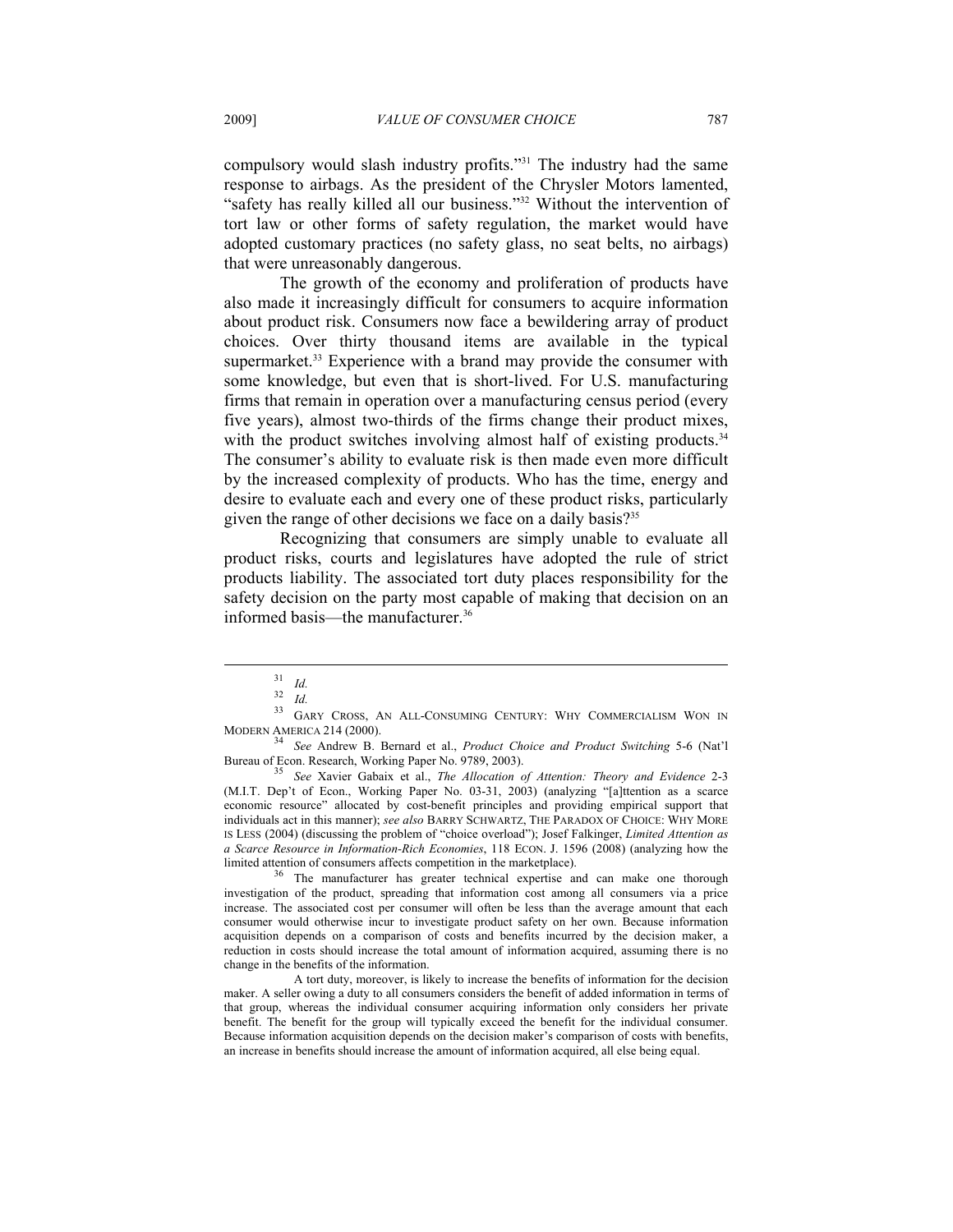## II. STRICT PRODUCTS LIABILITY AS THE INSTANTIATION OF INFORMED CONSUMER CHOICE

As we have found, the tort duty is predicated on the conclusion that the ordinary consumer does not have sufficient information about product risks, causing her to undervalue product safety. Due to the process of price competition, these uninformed consumer choices give manufacturers an incentive to supply unreasonably dangerous products. These products are more dangerous than expected by the ordinary (misinformed) consumer, and so the resultant product-caused injuries frustrate consumer safety expectations. To address this safety problem, tort law overrides these misguided contractual choices (and customary product-safety practices more generally) by subjecting product sellers to a tort duty.

The *Restatement (Second)* rule of strict products liability applies to "[o]ne who sells any product in a defective condition unreasonably dangerous to the user or consumer or to his property."<sup>37</sup> To be "unreasonably dangerous," the product attribute "must be dangerous to an extent beyond that which would be contemplated by the ordinary consumer who purchases it, with the ordinary knowledge common to the community as to its characteristics."38 Such a product attribute frustrates the ordinary consumer's actual expectations of product safety, the condition required for tort law to supplement the seller's contractual obligations with a tort duty.

Because the tort duty is based on the product attribute frustrating the actual (misinformed) safety expectations of the ordinary consumer, the separate element of defect must be defined in some other manner. Otherwise, the existence of duty would necessarily establish the existence of defect, conflating the two elements into a single requirement.

The frustration of the ordinary consumer's *actual* (misinformed) safety expectations creates the tort duty, and so the element of defect becomes a separate requirement when defined in terms of the ordinary consumer's *reasonable* (well-informed) safety expectations. Having received a product with the amount of safety that she would have chosen if adequately informed of the relevant factors, the ordinary consumer could not reasonably expect some other amount of product safety. A product satisfying the well-informed or reasonable safety expectations of the ordinary consumer is not defective.39

For other reasons why a tort duty would improve safety decisions in situations of high information costs, see Steven P. Croley & Jon D. Hanson, *Rescuing the Revolution: The Revived* 

Case for Enterprise Liability, 91 MICH. L. REV. 683, 770-92 (1993).<br>
<sup>37</sup> RESTATEMENT (SECOND) OF TORTS § 402A(1) (1965).<br>
<sup>38</sup> Id. § 402A cmt. i.<br>
<sup>39</sup> See, e.g., Potter v. Chi. Pneumatic Tool Co., 694 A.2d 1319, 1333 (C (holding that for safety attributes that are not well understood by the ordinary consumer, "the inquiry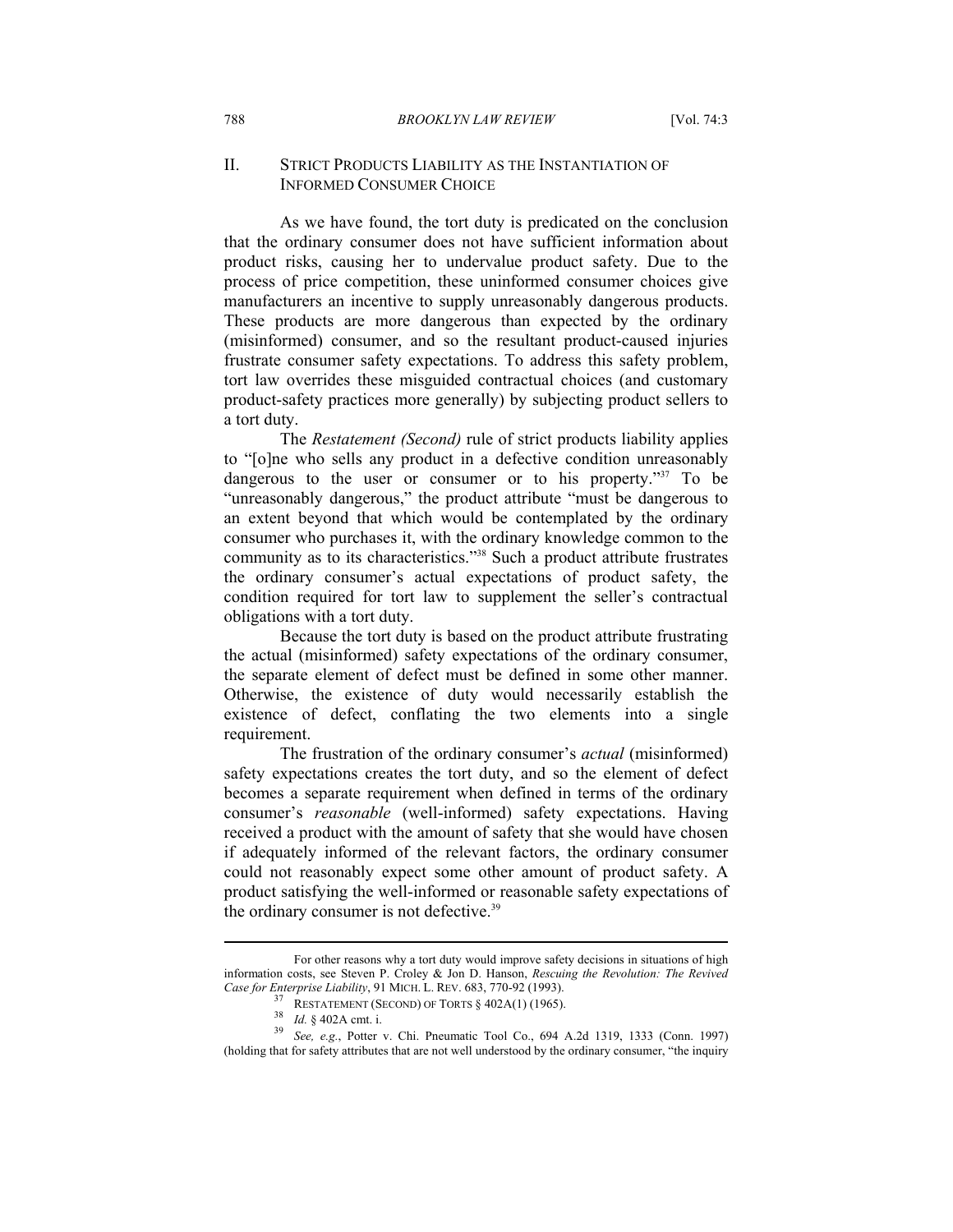This definition of defect has a straightforward rationale. A liability rule formulated to address the safety problems created by uninformed consumer choice should require the amount of safety that would be chosen by consumers if they were fully informed. Fully informed consumers understand that products cannot always be made entirely safe for all uses.40 Perfection typically is either not possible or unduly expensive. Some product risk is usually inevitable, and so the mere fact that a product causes an accident does not frustrate the consumer's reasonable safety expectations. The accident must instead be caused by a defect in the product, making the definition of defect dependent on the reason why the product attribute frustrates the safety expectations of the ordinary consumer.

According to the *Restatement (Third)*, "[p]roducts that malfunction due to manufacturing defects disappoint reasonable expectations of product performance," thereby justifying strict liability.<sup>41</sup> A manufacturing or construction defect departs from the product's intended design. In an effort to eliminate such defects, sellers adopt procedures or systems of quality control. Perfect quality control is not reasonably expected by the ordinary consumer for the same reason that perfect product safety is not a reasonable expectation. The complete elimination of product risk typically is not feasible or desirable. Consequently, the ordinary consumer only reasonably expects that the product has passed the appropriate tests of quality control. To enforce such an implied guarantee of product quality, the consumer can reasonably expect the seller to provide a guaranteed remedy for malfunctioning products. This guarantee makes the seller (strictly) liable for malfunctioning products, thereby creating the requisite financial incentive for reducing the incidence of these defects in a cost-effective manner.<sup>42</sup>

In contrast to the rule governing construction or manufacturing defects, the *Restatement (Third)* eschews consumer expectations in favor of the risk-utility test to determine whether the product is defective

would then be whether a reasonable consumer would consider the product design unreasonably dangerous," and providing citations to a number of other jurisdictions that have adopted this approach).

See, e.g., Green v. Smith & Nephew AHP, Inc., 629 N.W.2d 727, 753 (Wis. 2001) ("Virtually no product is entirely safe for all consumers under all conditions, even when being used as intended. We presume that the ordinary consumer recognizes as much. Thus, when the ordinary consumer purchases or uses a product, we must assume that consumer contemplates there is at least

some danger involved."). 41 RESTATEMENT (THIRD) OF TORTS: PRODS. LIAB. § 2 cmt. a (1998). 42 *See* GEISTFELD, *supra* note 28, at 30-31; *see also* RESTATEMENT (THIRD) OF TORTS: PRODS. LIAB. § 2 cmt. a (1998) ("[I]mposing strict liability on manufacturers for harm caused by manufacturing defects encourages greater investment in product safety than does a regime of faultbased liability under which, as a practical matter, sellers may escape their appropriate share of responsibility.").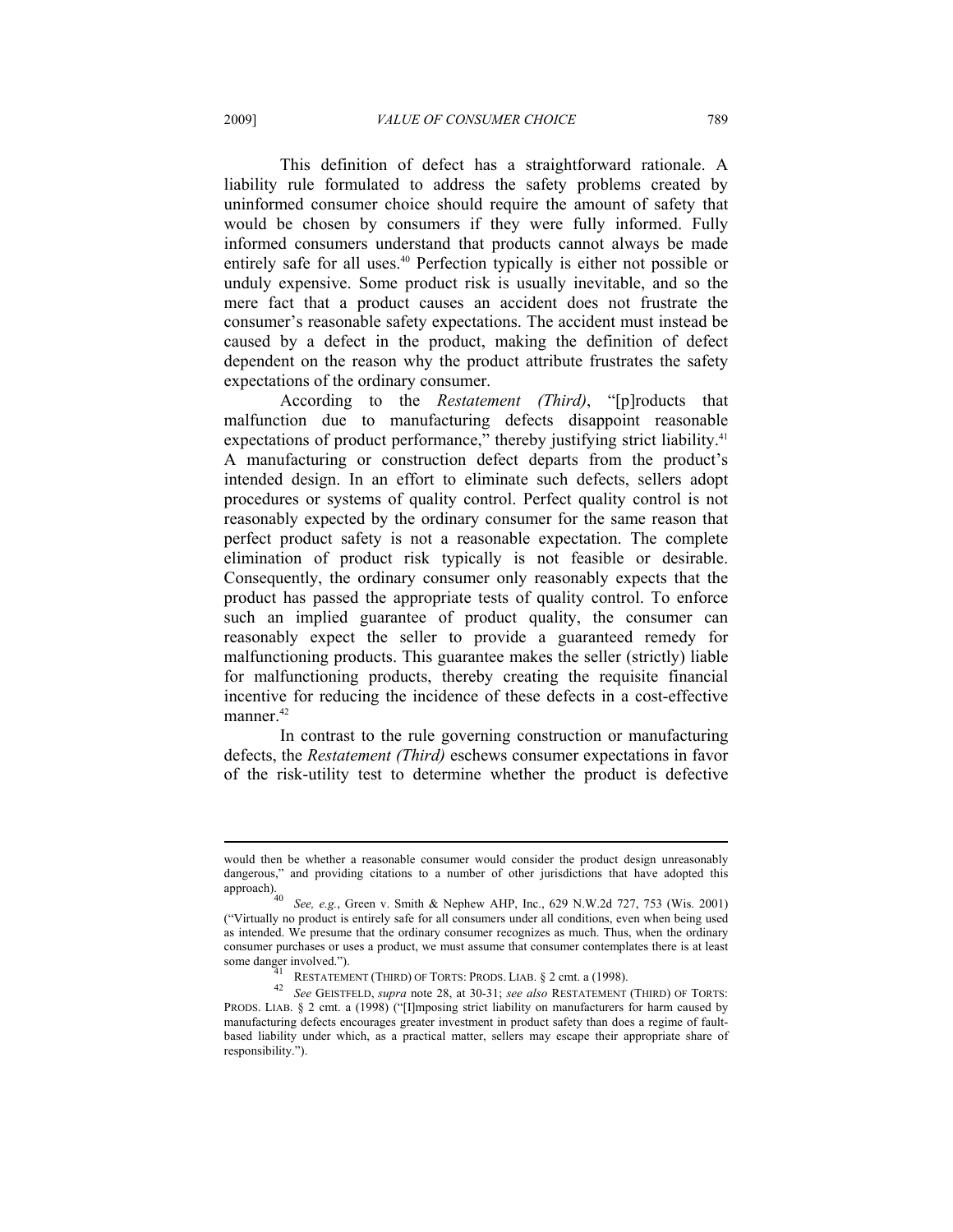because of design or an inadequate warning.43 Doing so is unnecessary, if not counterproductive.

Excluding instances of bystander injuries (discussed in Part III.A), product cases only implicate consumer interests. Any tort burdens incurred by the manufacturer or other product sellers, including the cost of safety investments and liability for injury compensation, are passed on to the consumer in the form of higher prices.44 Consequently, the riskutility test in the *Restatement (Third)* is formulated entirely in terms of consumer interests: "[I]t is not a factor . . . that the imposition of liability would have a negative effect on corporate earnings or would reduce employment in a given industry.<sup>245</sup> Why would a risk-utility test that is limited to consumer interests ever require product designs or warnings that are not reasonably expected by the ordinary consumer?

Indeed, the consumer's full set of interests is best protected by safety investments satisfying the cost-benefit version of the risk-utility test. For example, the *risk* of a car design without an airbag refers to the increased risk the consumer will suffer injury due to the absence of the airbag, a measure corresponding to the consumer's injury costs that would be reduced or eliminated by the airbag. The *utility* of the design without an airbag involves any savings the consumer experiences by not having the airbag, an amount equal to the total cost of the airbag. Under the cost-benefit version of the risk-utility test, the car is defective for not having an airbag if the utility of the existing design is less than the increased risk posed by the design:

#### *added utility of design without airbag* < *added risk of design without airbag*

#### *total cost of airbag* < *injury costs eliminated by airbag*

For safety investments satisfying this condition, consumer right holders incur a cost or burden that is less than the associated benefit they derive from the enhanced product safety (the reduction of expected injury costs). A product containing the cost-benefit amount of product safety promotes consumer welfare as reasonably expected by the ordinary consumer, thereby satisfying the seller's tort obligation.<sup>46</sup>

Proof that a product is defectively designed usually involves a comparison of the existing design to a proposed alternative. "While a manufacturer has a duty to design a product that is reasonably safe for its foreseeable use, it is not required to design the 'best possible product,'

<sup>43</sup> *See* RESTATEMENT (THIRD) OF TORTS: PRODS. LIAB. § 2 (1998). 44 *See* GEISTFELD, *supra* note 28, at 38 n.7 (providing more rigorous support for this

claim). 45 RESTATEMENT (THIRD) OF TORTS: PRODS. LIAB. § 2 cmt. f (1998). 46 *Cf.* 63 AM. JUR. 2D *Products Liability* § 583 (2d ed. 1997) ("The reasonable expectation of the user or consumer is to be determined through consideration of a number of factors, including the relative cost of the product, the gravity of potential harm from a claimed defect, and the cost and feasibility of eliminating or minimizing risk.").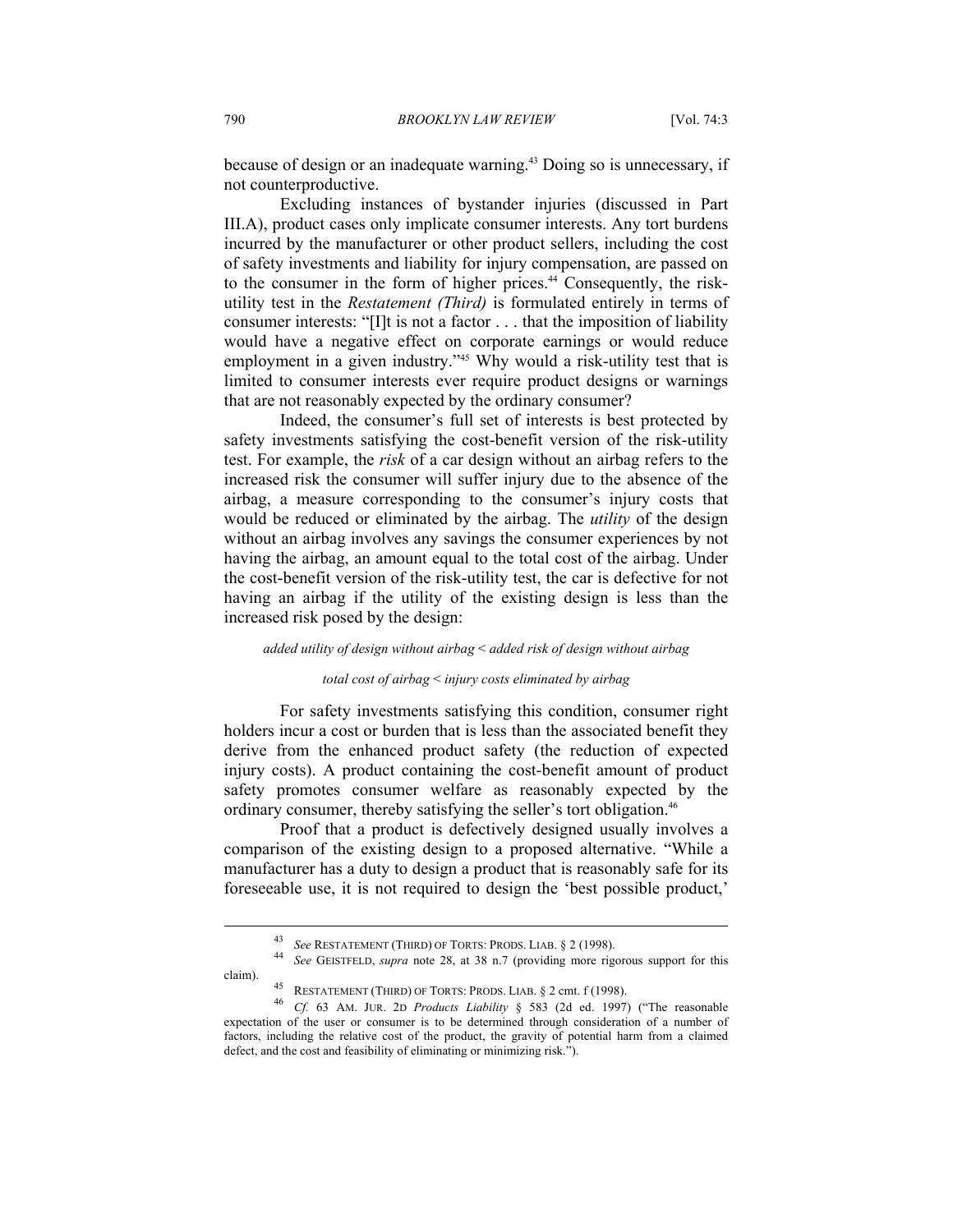and 'proof that technology existed, which if implemented could feasibly have avoided a dangerous condition, does not alone establish a defect."<sup>2747</sup> Increased product safety typically increases product costs for the consumer due to increased price or decreased functionality. The safest possible product is not preferred by a well-informed consumer whenever the benefits of such safety for the consumer are outweighed by the resultant costs borne by the consumer. A design defect, therefore, is defined by reference to a reasonable alternative design.<sup>48</sup> By proving that there is a reasonable alternative to the existing product design—one that passes the risk-utility test in the usual case—the plaintiff in effect proves that the manufacturer failed to provide the design that would be chosen by well-informed consumers.<sup>49</sup>

To further foster informed consumer choice, strict products liability obligates the seller to warn consumers of any unknown product risks that would be material to their decisions concerning the purchase or safe use of the product.<sup>50</sup> Insofar as the average or ordinary consumer is unaware of a risk, a warning to that effect allows her to make an informed risk-utility decision. The duty to warn is the most obvious instance in which strict products liability is formulated in terms of consumer choice, further confirming that this body of tort law strives to create outcomes that instantiate the value of informed consumer choice.

# III. CONSUMER CHOICE AS A LIMITATION OF STRICT PRODUCTS LIABILITY

The value of consumer choice provides a compelling justification for strict products liability, and yet many reject this rationale on the ground that consumer choice places too great of a limit on tort liability. As a leading treatise explains:

The utility of the consumer expectations test is severely compromised when design dangers are obvious. Because consumers acquire their safety and danger expectations most directly from a product's appearance, obvious dangers such as the risk to human limbs from an unguarded power mower or industrial machine—are virtually always contemplated or expected by the user or consumer who thereby is necessarily unprotected by the consumer expectations

<sup>47</sup> Robinson v. Brandtjen & Kluge, Inc., 500 F.3d 691, 696 (8th Cir. 2007) (applying South Dakota law) (citing Sexton *ex rel.* Sexton v. Bell Helmets, Inc., 926 F.2d 331, 336 (4th Cir.

<sup>1991)) (</sup>internal citation omitted). 48 *See* RESTATEMENT (THIRD) OF TORTS: PRODS. LIAB. § 2 Reporters' Note, cmt. d

<sup>&</sup>lt;sup>49</sup> For cases in which the design prevents the product from performing its intended function, the plaintiff does not need to establish defect by reference to a reasonable alternative design. *See id.* § 3 cmt. b. By purchasing or using the product, the ordinary consumer reasonably expects that there is some design that would enable the product to perform its intended function. The proof of malfunction accordingly establishes the frustration of reasonable expectations, regardless of whether the plaintiff can identify a reasonable alternative design.<br><sup>50</sup> *See* GEISTFELD, *supra* note 28, at 134-59 (explaining the duty to warn and showing

how it fosters informed consumer decision making).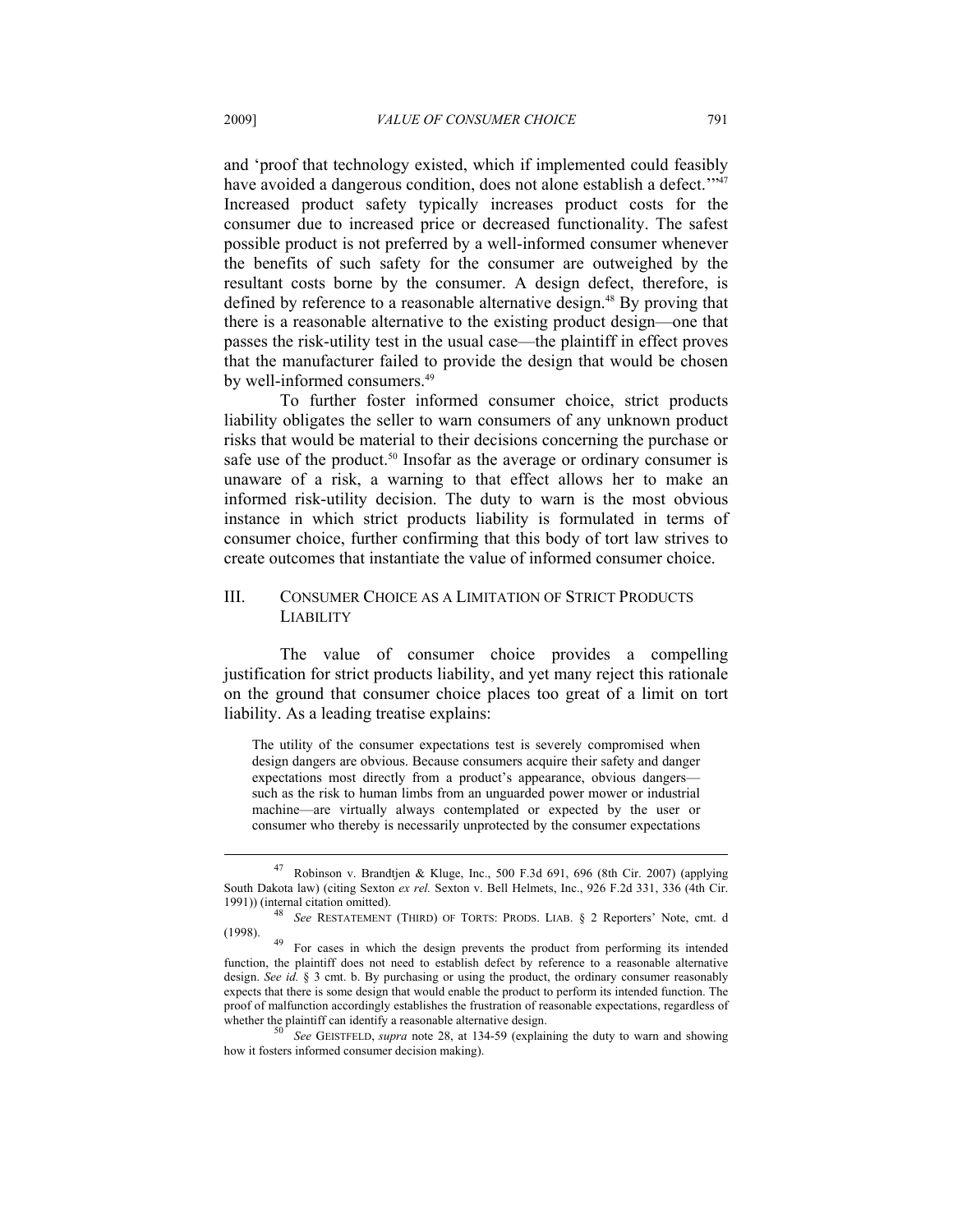test, no matter how probable or severe the likely danger nor how easy or cheap the means of avoiding it. . . . And a pure consumer expectations test perniciously rewards manufacturers for failing to adopt cost-effective measures to remedy obviously unnecessary dangers to human life and limb. The failure of the consumer expectations test to deal adequately with the obvious danger problem profoundly weakens the usefulness of this test and effectively disqualifies it for principled use as the sole basis for determining defects in  $design.<sup>51</sup>$ 

This characterization of consumer expectations mistakenly assumes that a consumer who is aware of a danger has necessarily made an informed safety choice about the matter. Awareness of risk is only one factor in the consumer's safety decision, and so consumer expectations are not satisfied simply because the danger is open or obvious. For an important class of safety decisions, however, consumer expectations are satisfied with respect to apparent risks, thereby explaining otherwise puzzling rules concerning important limitations of strict products liability. Rather than providing a reason to reject consumer expectations, the problem of known or obvious dangers further supports the conclusion that strict products liability appropriately values consumer choice.

## *A. Open or Obvious Dangers*

The problem of open or obvious dangers is addressed by the patent-danger rule, which originated in cases involving a product malfunction that allegedly breached the implied warranty. According to this rule,

if the buyer has examined the goods and their defects are discovered, or so obvious that he could avoid discovery only by shutting his eyes as to what was evident, the warranty is ineffective. The reason is that he must understand that the seller is offering for sale what is before him, as it appears to be; and even express language, at least in any form other than an explicit reference to the defect itself, will not entitle him to expect anything different.<sup>52</sup>

When the consumer knows of an open or obvious danger that the product might malfunction, the occurrence of such a malfunction does not frustrate consumer expectations of performance. Products breach the implied warranty "if they cannot be used."<sup>53</sup> Thus, "any latent condition, such as a pin inside of a loaf of bread, which would prevent purchase if it were known, is enough" to breach the warranty.<sup>54</sup> Having decided to purchase and then use the particular product despite its open or obvious danger of malfunction, the plaintiff cannot claim that the associated

DAVID G. OWEN, PRODUCTS LIABILITY LAW § 8.3, at 490-91 (2d ed. 2008) (footnotes

omitted).<br>
<sup>52</sup> Prosser, *supra* note 18, at 153 (footnotes omitted).<br>
<sup>53</sup> *Id.* at 137 (footnote omitted).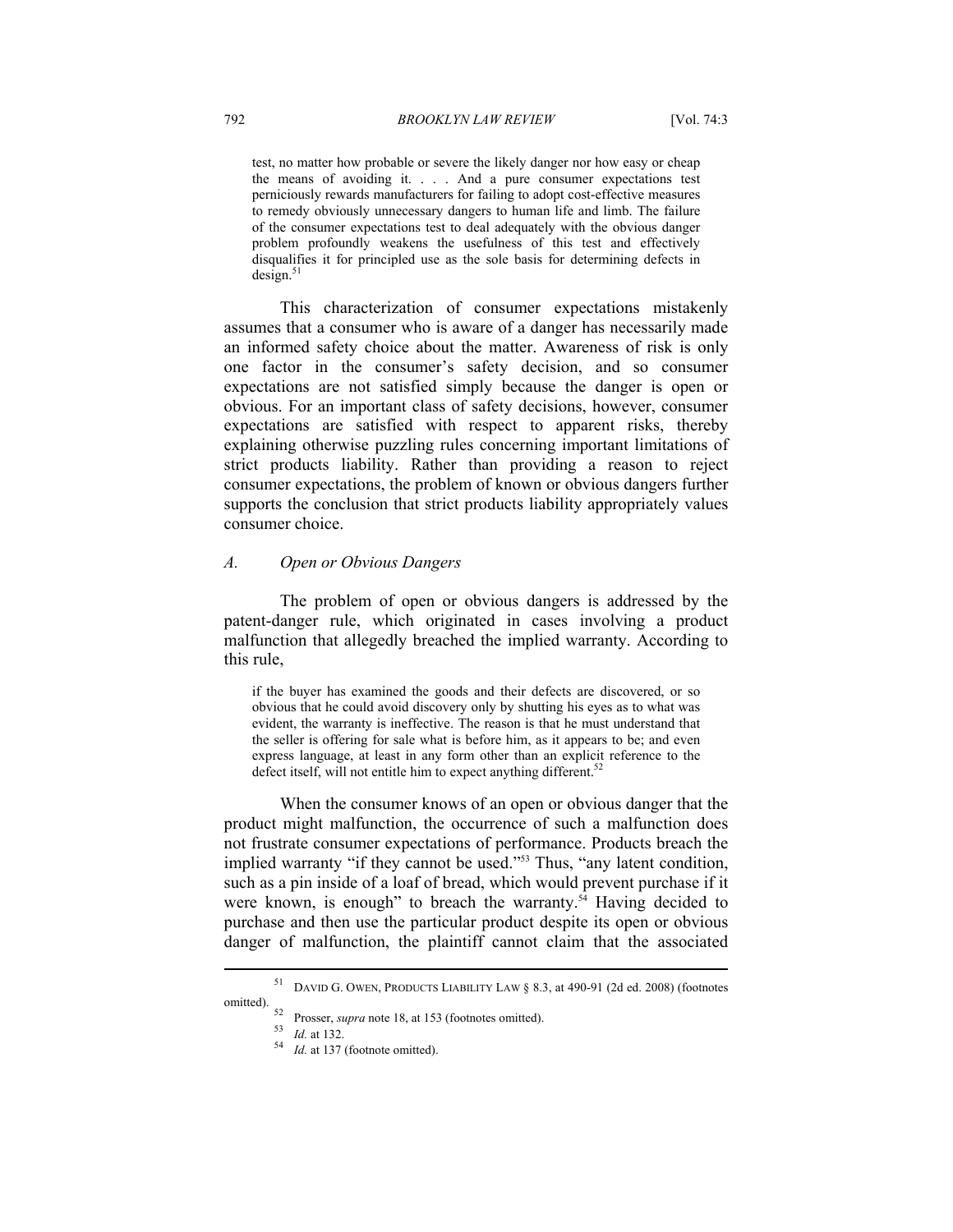defect would prevent purchase or use of that product as required by the allegation of liability, thereby barring recovery.

In these cases, the plaintiff made an informed safety decision that is identical to the decision implicated by the allegation of liability. In deciding to purchase the product, the plaintiff presumably figured out how much utility she would derive from the product use after subtracting the purchase price and other costs. She also knew of the defect that could cause the product to malfunction. Her purchase of the product, therefore, involved an informed decision that the total net utility of using the product exceeded the risk of malfunction. That risk-utility decision is inconsistent with the plaintiff's allegation that the product breached the implied warranty. According to the allegation of breach, this particular product should not have been sold, a condition that is satisfied only if the risk of malfunction *exceeds* the total net utility of product use. Because the plaintiff had already made an informed decision that the risk of malfunction is *less* than the total net utility of product use, a court that respects the value of consumer choice will bar the plaintiff's recovery.<sup>55</sup>

This rationale for the patent-danger rule does not apply to most allegations of defective design involving open or obvious dangers. A consumer's decision of whether to purchase a product in light of a known danger of malfunction is fundamentally different from most safety decisions involving product design. Product malfunctions implicate the consumer's decision of whether to purchase or use the product at all. By contrast, the issue of defective design normally implicates a different decision. For example, if there were no automobiles equipped with airbags, consumers would still use these products. In deciding to use a car, the consumer presumably concluded that the total benefits of using the automobile outweigh its total costs. An informed risk-utility decision concerning an airbag, by contrast, compares the cost (or disutility) of the airbag with its safety benefit (or reduced risk of injury). The consumer's decision to use the automobile differs from the risk-utility decision implicated by the allegation of defective design. The court can value the

55 Even if the plaintiff only used the product and did not purchase it, the value of consumer choice would still bar recovery. In products liability, the "consumer" includes both the purchaser and other expected users of the product. *See, e.g.*, Henningsen v. Bloomfield Motors, Inc., 161 A.2d 69, 80-81 (N.J. 1960) ("[T]he connotation of 'consumer' [is] broader than that of 'buyer.' He signifie[s] such a person, who, in the reasonable contemplation of the parties to the sale, might be expected to use the product."). Similarly, welfare economists typically evaluate consumer behavior in terms of households rather than individuals. *See, e.g.*, ROBIN BOADWAY & NEIL BRUCE, WELFARE ECONOMICS 8 (1984). The consumer can be conceptualized in this manner because the interests of such a product user are indistinguishable from those of the buyer. One who purchases a product presumably gives equal consideration to the welfare of those whom she expects to use the product, such as family members, friends, or employees. As a product user whose interests were adequately accounted for by the purchaser, the plaintiff only reasonably expects the amount of product safety that is acceptable to the buyer. *See* GEISTFELD, *supra* note 28, at 39 nn.9-10 (illustrating the point in the context of employer-employee relationships and analogizing the issue to the duty a landowner owes to licensees). Consequently, even if the plaintiff did not actually purchase the product, her role as consumer makes it appropriate to analyze the case as if she were the purchaser.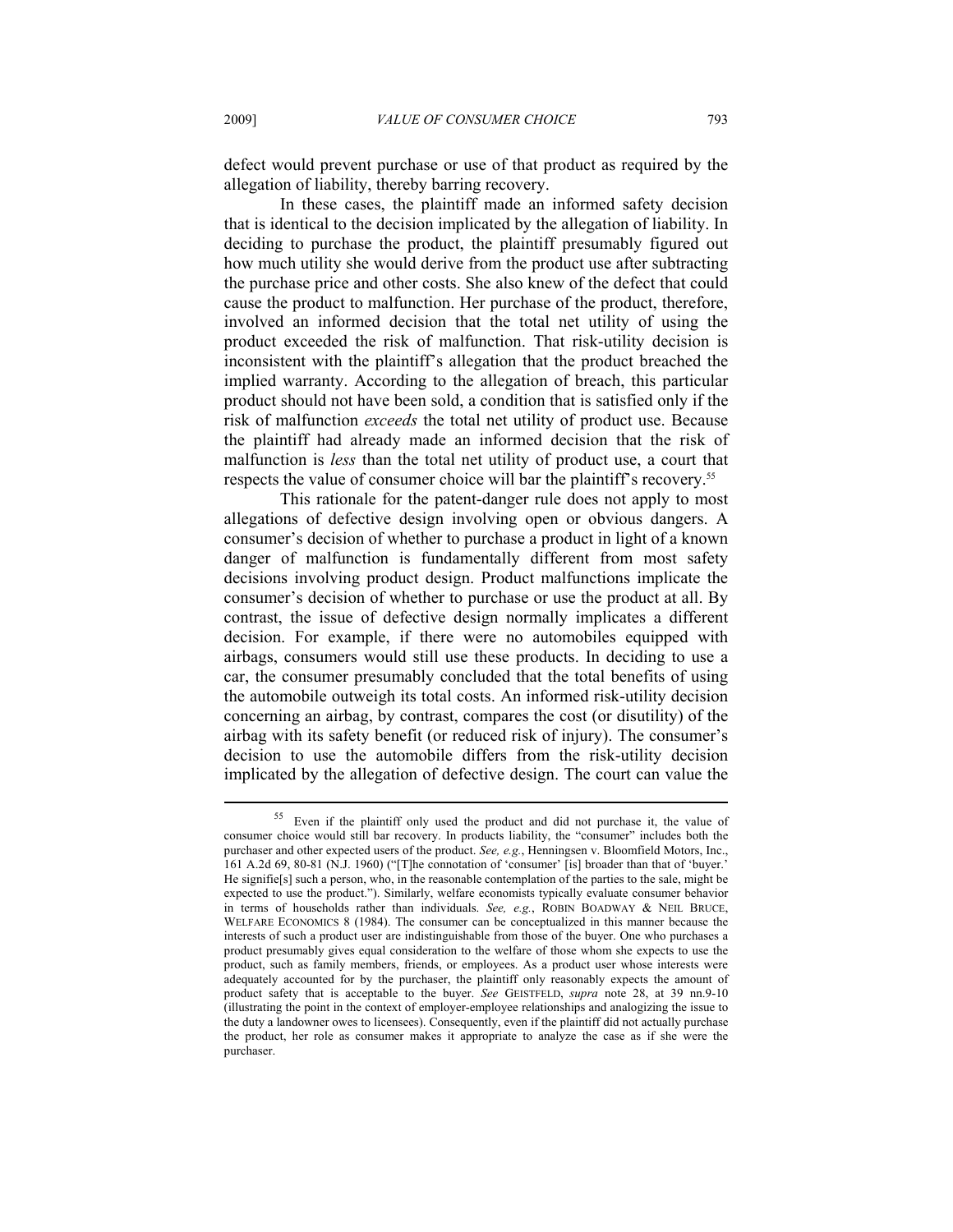plaintiff's choice to use the product without barring her claim that this open or obvious danger constitutes a design defect.

The obvious absence of a safety device like an airbag also does not imply that the plaintiff or any other consumer had adequate knowledge of the risk-utility features of the device. Prior to the widespread adoption of airbags, how many consumers actually knew that they could be installed in cars or how they work? Even today, how many consumers truly know about the cost of an airbag, which includes not only the price of an airbag but also replacement costs and any increased injury costs created by the airbag, such as the risk posed to children? Indeed, "the ordinary consumer of an automobile simply has 'no idea' of how it should perform in all foreseeable situations, or how safe it should be made against all foreseeable hazards."56 Without such knowledge, the consumer cannot make an informed risk-utility decision about the airbag or any other safety device that would eliminate an open or obvious danger posed by the automobile design.

The cost of acquiring and processing all of the risk-utility information can also induce the consumer to forego the evaluation altogether. Given the multitude of apparent risks that an individual confronts on a daily basis, does it make sense to evaluate each one with a full-blown risk-utility or cost-benefit analysis? At most, consumers will engage in a limited number of risk-utility decisions, even for open or obvious product risks.<sup>57</sup>

Consistent with this reasoning, courts have long recognized that an open or obvious danger can frustrate consumer expectations in breach of the implied warranty:

The offer to sell "what you see" cannot charge the buyer with acceptance of what is not visible; and the question becomes one of whether the understanding that goods of merchantable quality are to be sold is destroyed merely by the fact that the buyer has inspected at all. . . . It is entirely possible that the seller may say, in effect, "Here are merchantable goods, of the kind and quality sold on the market; if you have doubts, you are free to examine them;" and after examination the buyer may say, in return, "They look alright; I will take them for what they appear to be, but for the rest I will rely upon your undertaking as to quality." Under such conditions, the warranty may of course still be implied, even where the buyer has made the fullest examination open to him, and certainly all the more readily where his inspection is only a hasty or partial one, or where he declines the opportunity and does not inspect at all.<sup>5</sup>

To satisfy the implied warranty, products "must be marketable with their true character known."<sup>59</sup> Products have become increasingly complex, making it increasingly difficult for consumers to discern the

<sup>56</sup> Soule v. Gen. Motors Corp., 882 P.2d 298, 308 (Cal. 1994) (quoting Barker v. Lull Eng'g Co., 573 P.2d 443, 454 (Cal. 1978)).<br>
57 See supra note 35 and accompanying text.

<sup>58</sup> Prosser, *supra* note 35 and according text. 59 *Id.* at 128-29.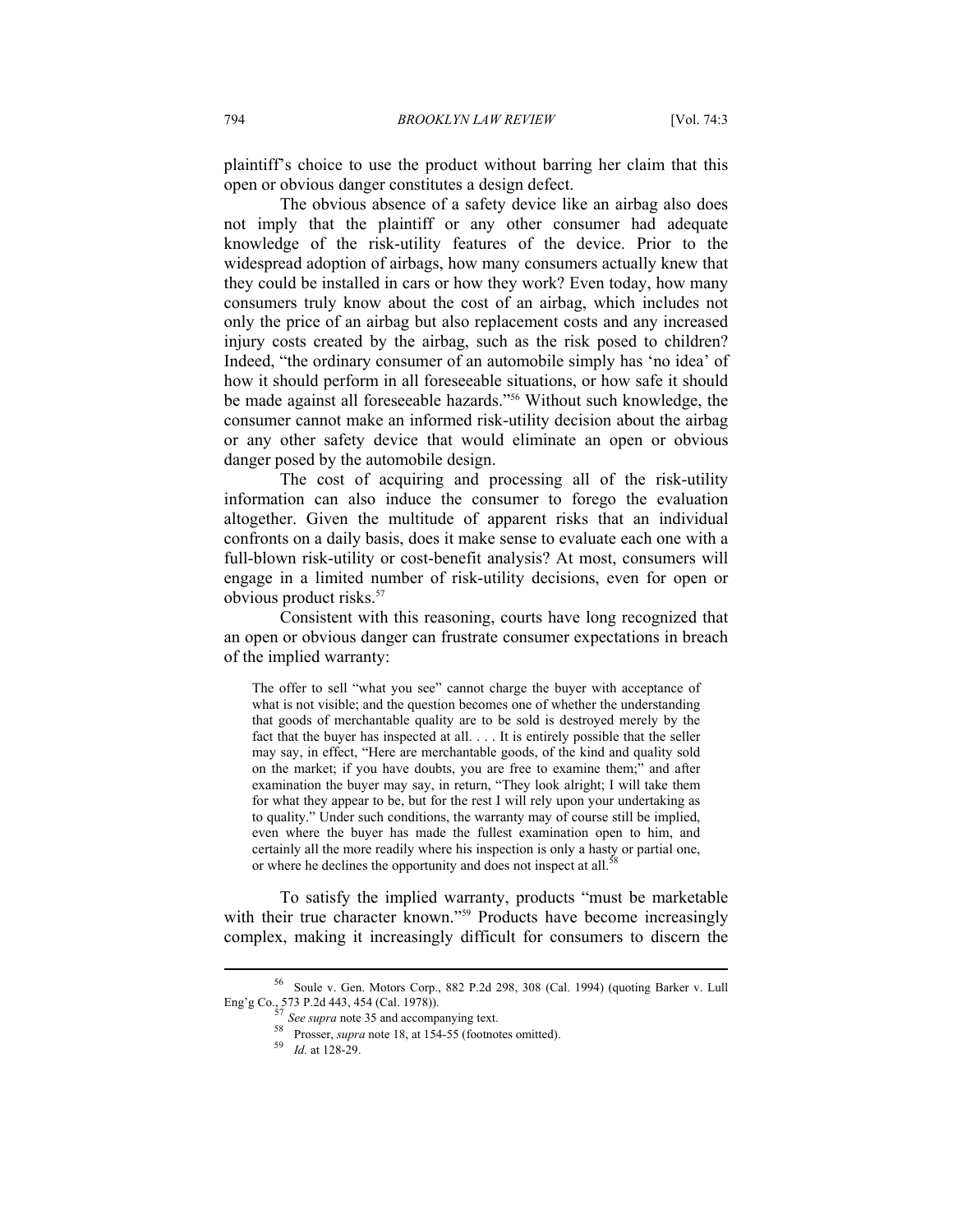true character of apparent product risks. Are they inherent in the product or could they be eliminated by cost-effective changes in product design? "Whether a danger is open and obvious depends not just on what people can see with their eyes but also on what they know and believe about what they see."<sup>60</sup> A consumer who is aware of an open or obvious danger can expect that such a risk is inherent in the product and cannot be eliminated by cost-effective safety investments. If such a risk could be eliminated in this manner and the seller failed to do so, the product design frustrates consumer expectations and subjects the seller to tort liability for the ensuing physical harms.

In the years leading up to the adoption of strict products liability, courts were increasingly willing to find that the implied warranty governed apparent dangers that had been inspected by the purchaser, turning these otherwise open or obvious dangers into latent defects not subject to the patent-danger rule:

[T]he emphasis has been shifted to the actual understanding of the parties, with the result that there has been a strong tendency to find a warranty as to latent defects even in the face of inspection. This has proved to be all the more necessary as goods have become more highly specialized, marketing processes more complex, and buyers more helpless to form any intelligent estimate of the character of the goods on the basis of their own examination or tests.<sup>61</sup>

These cases establish the important principle that if the consumer cannot make an "intelligent estimate" of all the relevant risk-utility factors, consumer expectations can be frustrated by risks that are otherwise open or obvious, subjecting the seller to tort liability. This principle was established by warranty cases that were all decided before the 1960s, making them part of the doctrinal foundation for the rule of strict products liability.<sup>62</sup> This principle accordingly justifies the rule adopted by most courts that the plaintiff is not barred from recovery under strict products liability merely because the danger was apparent.<sup>63</sup>

In order for consumer expectations to be satisfied, the consumer must have made the safety decision on the basis of good information about all of the risk-utility factors. As we have found, a well-informed consumer will choose to face only those risks that cannot be eliminated by cost-effective safety investments.<sup>64</sup> Consequently, consumer expectations are satisfied by risks that are "inherent in the product,

<sup>60</sup> Corbin v. Coleco Indus., Inc., 748 F.2d 411, 417-18 (7th Cir. 1984) (applying Illinois

law). 61 Prosser, *supra* note 18, at 156 (footnotes omitted). 62 *Compare* RESTATEMENT (SECOND) OF TORTS § 402A cmt. m (1965) ("There is nothing in this Section which would prevent any court from treating the rule stated as a matter of 'warranty' to the user or consumer."), *with* Prosser, *supra* note 18, at 155-56 & nn.218-19 (explaining this principle and providing citations to warranty cases decided prior to 1943).

 $^{63}$  See, e.g., Micallef v. Miehle Co., 348 N.E.2d 571, 576-77 (N.Y. 1976).<br>
See supra notes 45-46 and accompanying text.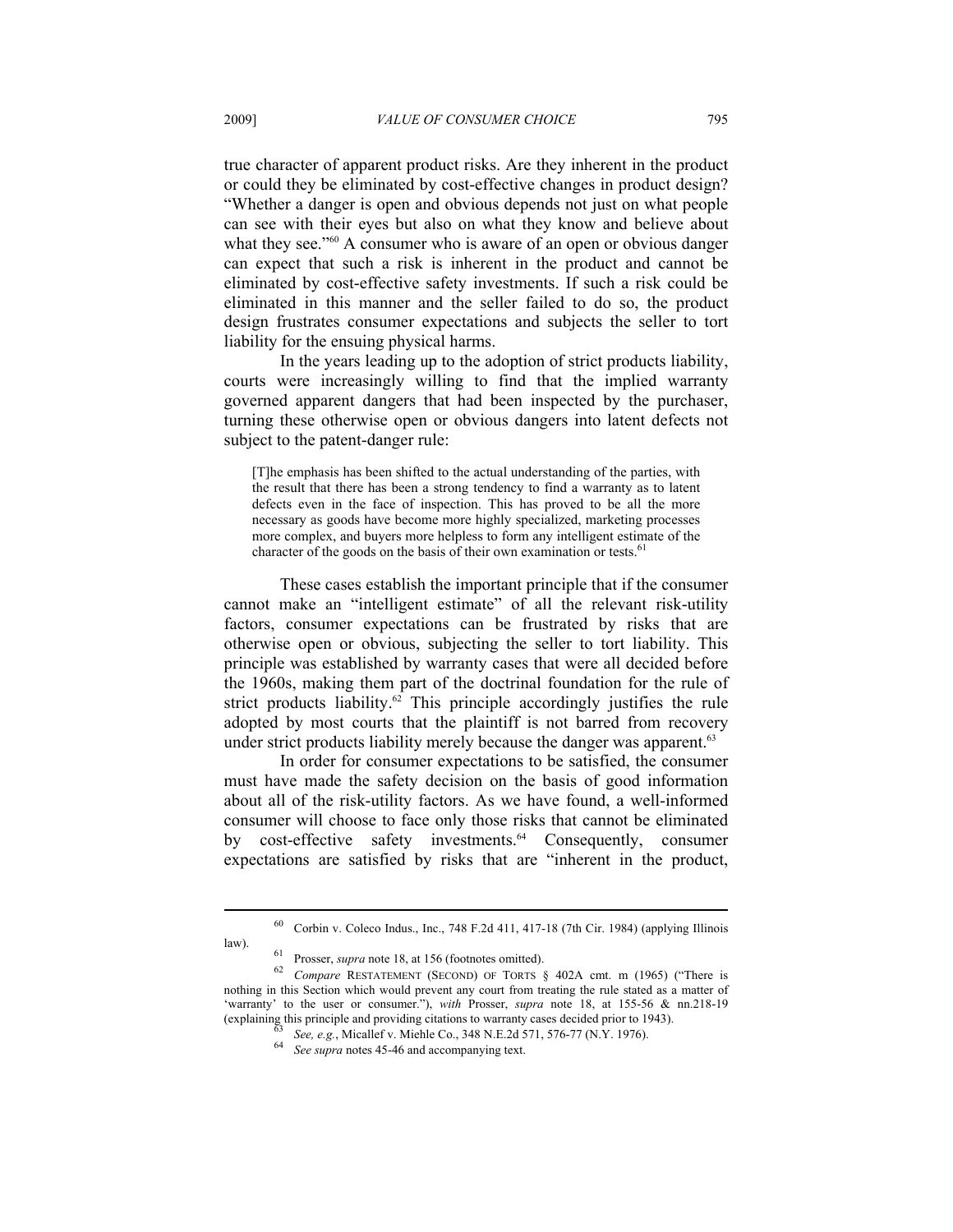completely within the cognition of a reasonable user, and incapable of being economically alleviated."65

Once the patent-danger rule has been formulated in these terms, it explains the otherwise puzzling line of cases in which the plaintiff claims that a product is defective no matter how it is designed. Such a claim effectively asserts that for the general category of comparable or substitute products, the design of each one is defective. Because any product within the category is alleged to be defectively designed and unreasonably dangerous, the product at issue in the suit is also defective and unreasonably dangerous, regardless of its particular design features. "American courts have avoided product category [liability] like the plague,"66 although tort scholars have continued to question the rationale for doing so. $67$  "After all, if strict liability attaches to products with unreasonably dangerous features how can it not reasonably attach to unreasonably dangerous products?"<sup>68</sup> The answer is supplied by consumer expectations. Categorical risks are inherent in the product, completely within the cognition of an ordinary user, and incapable of being economically alleviated, thereby satisfying the (properly formulated) patent-danger rule and explaining why courts routinely reject claims of categorical liability.

To see why, recall that the tort duty makes it reasonable for the consumer to assume that the product contains no manufacturing or construction flaws. By relying on the tort duty, the consumer can also assume that each product design within the category is reasonably safe. In effect, the tort duty guarantees the reasonable safety of all products within each category, enabling the ordinary consumer to focus on the risk-utility comparisons across product categories, such as that involved in comparing a standard automobile to a subcompact car. In making choices across product categories, the ordinary consumer also benefits from the duty to warn, which guarantees that the product warning provides the ordinary consumer with the material information required for informed safety decisions.<sup>69</sup> Once the information already held by the ordinary consumer is supplemented by the information provided by the product warning, she presumably is able to make an informed categorical

<sup>&</sup>lt;sup>65</sup> House v. Armour of Am., Inc., 929 P.2d 340, 344 (Utah 1996) (quoting Wheeler v. John Deere Co., 935 F.2d 1090, 1104 (10th Cir. 1991)).

James A. Henderson, Jr. & Aaron D. Twerski, *A Fictional Tale of Unintended Consequences: A Response to Professor Wertheimer*, 70 BROOK. L. REV. 939, 945 (2005); *see also* James A. Henderson, Jr. & Aaron D. Twerski, *Closing the American Products Liability Frontier: The Rejection of Liability Without Defect*, 66 N.Y.U. L. REV. 1263, 1329 (1991) ("[M]ost courts that have considered product-category liability claims have rejected them out of hand. And of the very few decisions that have embraced the notion, each has been reversed by its respective state legislature.").

<sup>&</sup>lt;sup>6</sup> *See generally Symposium, Generic Products Liability*, 72 CHI.-KENT L. REV. 3 (1996).

<sup>(1996). 68</sup> Carl T. Bogus, *The Third Revolution in Products Liability*, 72 CHI.-KENT L. REV. 3,

See supra note 50 and accompanying text.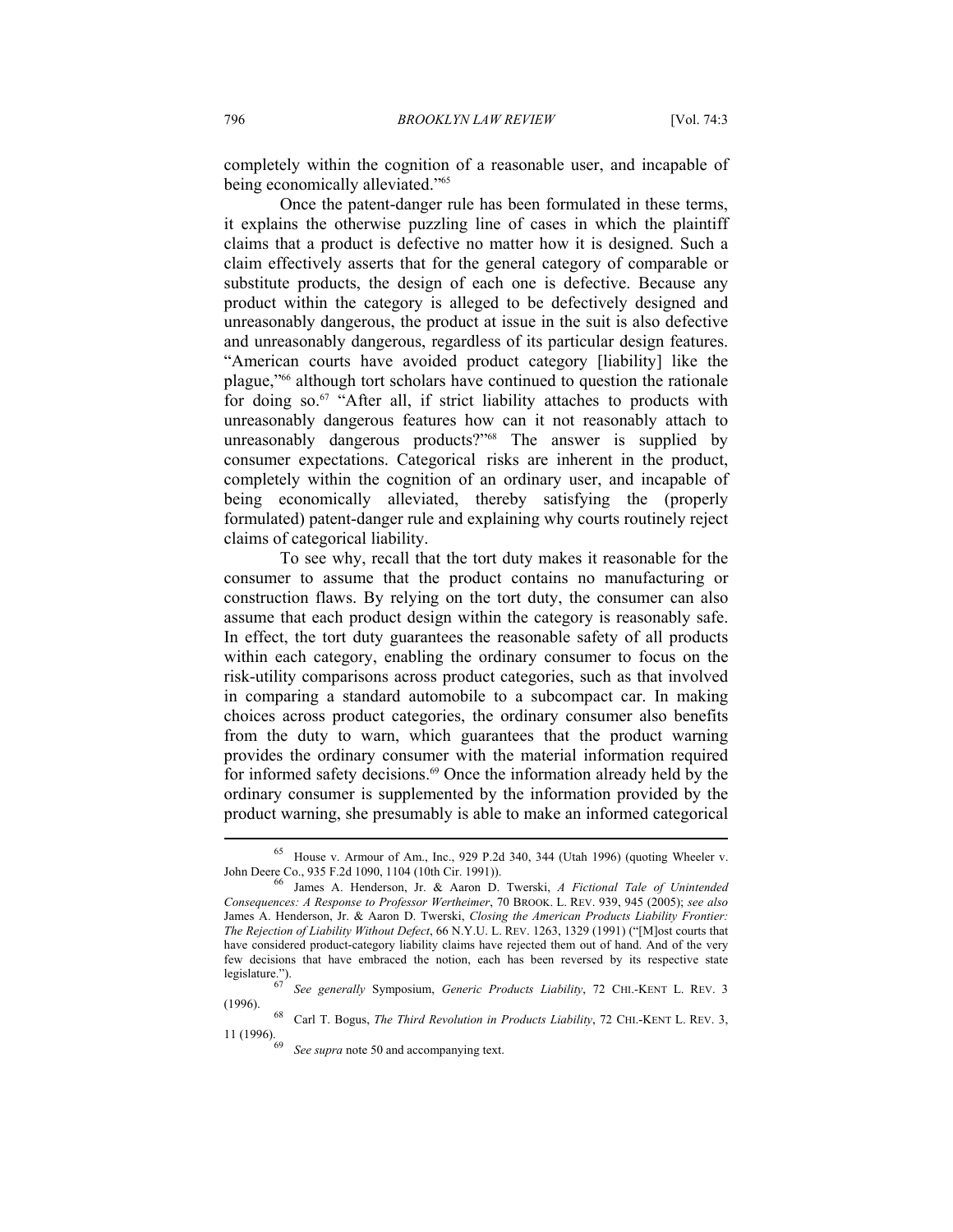choice. The ordinary consumer presumably then makes such a categorical risk-utility assessment in deciding whether to choose one product category over another (such as the subcompact over the standard-sized automobile), even if she forgoes more limited risk-utility evaluations involving particular safety devices (like an airbag, the steering mechanism, the braking system, and so on). Having made an informed categorical risk-utility decision, the ordinary consumer's actual expectations of safety are satisfied in that regard, thereby eliminating the seller's design duty with respect to any risk that is inherent in the product category.

The plaintiff, for example, cannot claim that a microbus is defectively designed for not having the safety features characteristic of a standard passenger vehicle.<sup>70</sup> Similarly, the plaintiff cannot claim that a bullet-proof vest is defectively designed merely because it does not provide the more extensive protection afforded by other styles that were available on the market.<sup>71</sup> Having chosen a less safe alternative, the consumer does not expect the greater safety offered by a product configuration she decided not to purchase.

For the same reason, the consumer's informed choice of an optional safety feature can bar a claim of strict products liability:

The product is not defective where the evidence and reasonable inferences therefrom show that: (1) the buyer is thoroughly knowledgeable regarding the product and its use and is actually aware that the safety feature is available; (2) there exist normal circumstances of use in which the product is not unreasonably dangerous without the optional equipment; and (3) the buyer is in a position, given the range of uses of the product, to balance the benefits and the risks of not having the safety device in the specifically contemplated circumstances of the buyer's use of the product. In such a case, the buyer, not the manufacturer, is in the superior position to make the risk-utility assessment, and a well-considered decision by the buyer to dispense with the optional safety equipment will excuse the manufacturer from liability.

Liability is limited in this manner in order to further the value of consumer choice. "Consumers are entitled to consider the risks and benefits of the different designs and choose among them."73 These choices satisfy the actual safety expectations of the ordinary consumer, so the product is not "unreasonably dangerous" under the *Restatement (Second)* rule of strict products liability.<sup>74</sup>

When applied in this manner,

<sup>70</sup> Dreisonstok v. Volkswagenwerk, A.G., 489 F.2d 1066, 1069, 1073-75 (4th Cir. 1974)

<sup>(</sup>applying Virginia law).<br>  $\frac{71}{11}$  Linegar v. Armour of Am., Inc., 909 F.2d 1150, 1151-54 (8th Cir. 1990) (applying Missouri law).

<sup>&</sup>lt;sup>72</sup> Scarangella v. Thomas Built Buses, Inc., 717 N.E.2d 679, 683 (N.Y. 1999) (emphasis omitted).<br> *T*3 Hernandez v. Tokai Corp., 2 S.W.3d 251, 259 (Tex. 1999).

<sup>74</sup> *See supra* notes 37-39 and accompanying text.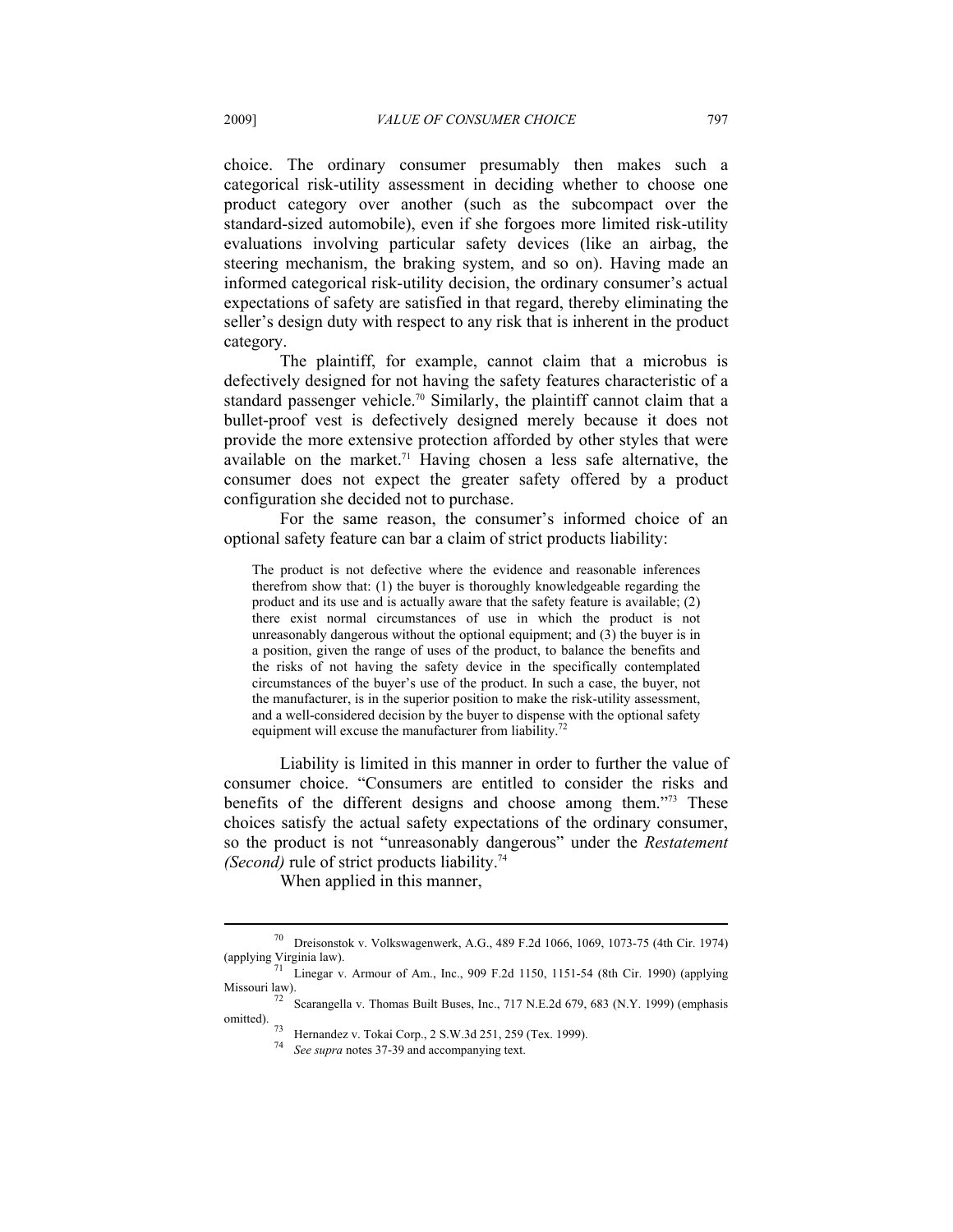the "unreasonably dangerous" requirement serves the useful function of balancing safety considerations against a policy which favors product diversity and consumer choice. Automobiles, and numerous other types of products, vary considerably in their safety features and characteristics. However, the law does not require that manufacturers produce only the safest product feasible in order to avoid being exposed to liability. Rather it requires them to avoid placing on the market products that are rendered "unreasonably dangerous" because of a defect in design or manufacture.<sup>75</sup>

So construed, the "unreasonably dangerous" requirement serves its intended purpose of ensuring that product sellers are not subject to liability merely because the consumer was injured by a known risk that inheres in the product.<sup>76</sup> When the ordinary consumer has knowledge of those risks that are inherent in the product category—an informational requirement addressed by the seller's duty to warn—then she is capable of making an informed categorical risk-utility decision, thereby precluding a claim of categorical liability.

The value of informed consumer choice justifies the widespread rejection of categorical liability, and yet the *Restatement (Third)* acknowledges the possibility of categorical liability for "manifestly unreasonable design" of products with "low social utility and [a] high degree of danger."77 How could any application of categorical liability be squared with consumer expectations? After all, if the ordinary consumer has made an informed categorical risk-utility decision, why should the seller be obliged to make the contrary decision? The answer involves an alternative rationale for categorical liability, one that shows why the value of consumer choice is not always a defensible reason for limiting liability.

<sup>75</sup> Camacho v. Honda Motor Co., 701 P.2d 628, 632 (Colo. Ct. App. 1985), *rev'd on* 

*other grounds*, 741 P.2d 1240 (Colo. 1987).<br><sup>76</sup> In discussing the "unreasonably dangerous" requirement in section 402A of the *Restatement (Second)*, the California Supreme Court has observed that:

a "defective condition" is one "not contemplated by the ultimate consumer, which will be unreasonably dangerous to him." (Rest.2d Torts § 402A, com. g.) Comment i, defining "unreasonably dangerous," states, "The article sold must be dangerous to an extent beyond that which would be contemplated by the ordinary consumer who purchases it, with the ordinary knowledge common to the community as to its characteristics." Examples given in comment i make it clear that such innocuous products as sugar and butter, unless contaminated, would not give rise to a strict liability claim merely because the former may be harmful to a diabetic or the latter may aggravate the blood cholesterol level of a person with heart disease. *Presumably such dangers are squarely within the contemplation of the ordinary consumer*. Prosser, the reporter for the Restatement, suggests that the "unreasonably dangerous" qualification was added to foreclose the possibility that the manufacturer of a product with inherent possibilities for harm (for example, butter, drugs, whiskey and automobiles) would become "automatically responsible for all the harm that such things do in the world."

Cronin v. J.B.E. Olson Corp., 501 P.2d 1153, 1161 (Cal. 1972) (emphasis added) (quoting William L. Prosser, *Strict Liability to the Consumer in California*, 18 HASTINGS L.J. 9, 23. (1966)).<br><sup>77</sup> RESTATEMENT (THIRD) OF TORTS: PRODS. LIAB. § 2 cmt. e (1998).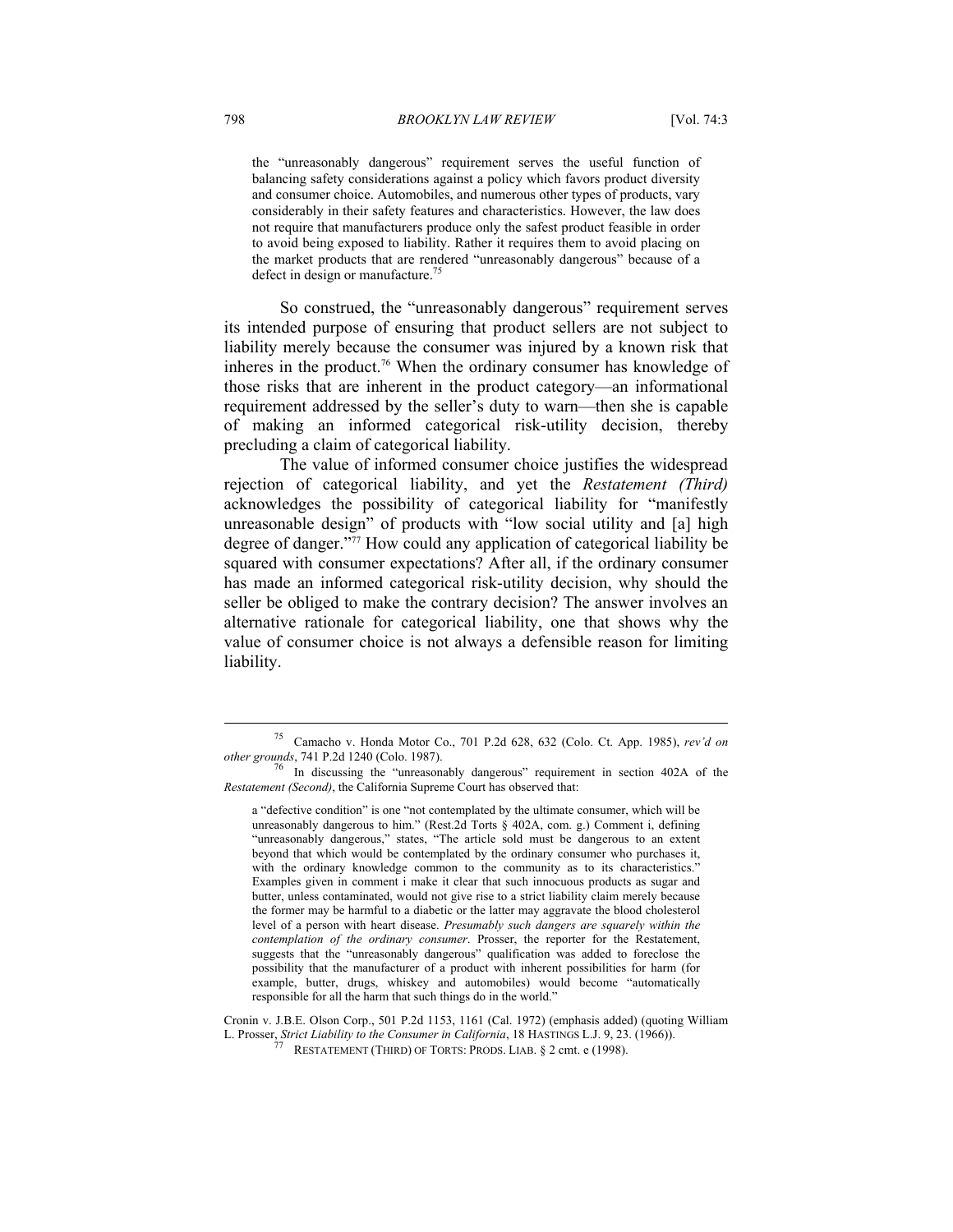The analysis so far has been confined to the *consumer*, a concept including the buyer and other users of the product.<sup>78</sup> Excluded are third parties or bystanders. When consumers face low information costs and have a choice among safety options, they are able to make informed safety choices that best promote their interests. In these cases, the rejection of categorical liability appropriately defers to consumer choice. Deference to consumer choice is not compelling, though, when thirdparty interests are at stake. Consumers who make safety decisions by reference to their own interests can make product choices that are unreasonably dangerous for bystanders.<sup>79</sup> In these cases, the value of consumer choice does not justify a limitation of liability, explaining why the *Restatement (Third)* and many courts could defensibly recognize that categorical liability is appropriate if the product has "low social utility" (for the consumer) that is outweighed by the "high degree of danger" (faced by the consumer *and* bystanders).

Except for these circumstances, the risk-utility decision is limited to consumer interests, and the value of consumer choice justifies the widespread rejection of categorical liability. The ordinary consumer can make an informed categorical risk-utility decision, with the satisfaction of consumer expectations negating categorical liability or otherwise being "ultimately determinative" of the risk-utility inquiry in the *Restatement (Third).*80 In contrast to the categorical risk-utility decision, consumers usually do not make informed risk-utility decisions about every other apparent risk posed by a product. Consumer expectations are not satisfied simply because a danger is open or obvious. When properly formulated in terms of consumer expectations, the patent-danger rule does not bar recovery for every apparent danger, but instead limits strict products liability only when doing so furthers the value of informed consumer choice.

#### *B. Assumed Risks*

The value of individual choice in tort law traditionally has been associated with the doctrine of assumed risks:

The assumed risk rule was sometimes expressed in terms of the maxim, *volenti non fit injuria* or under the name of incurred risk. However formulated, the essential idea was that the plaintiff assumed the risk whenever she expressly agreed to do so by contract or otherwise, and also when she impliedly did so by words or conduct. Courts began to think that conduct implied consent whenever the plaintiff had specific knowledge of the risk posed by the defendant's negligence, appreciated its nature, and proceeded voluntarily to encounter it nonetheless. The Restatement and more modern theory added that the risk was

<sup>78</sup> *See supra* note 55. 79 *See* GEISTFELD, *supra* note 28, at 252-59. 80 RESTATEMENT (THIRD) OF TORTS: PRODS. LIAB. § 2 cmt. g (1998).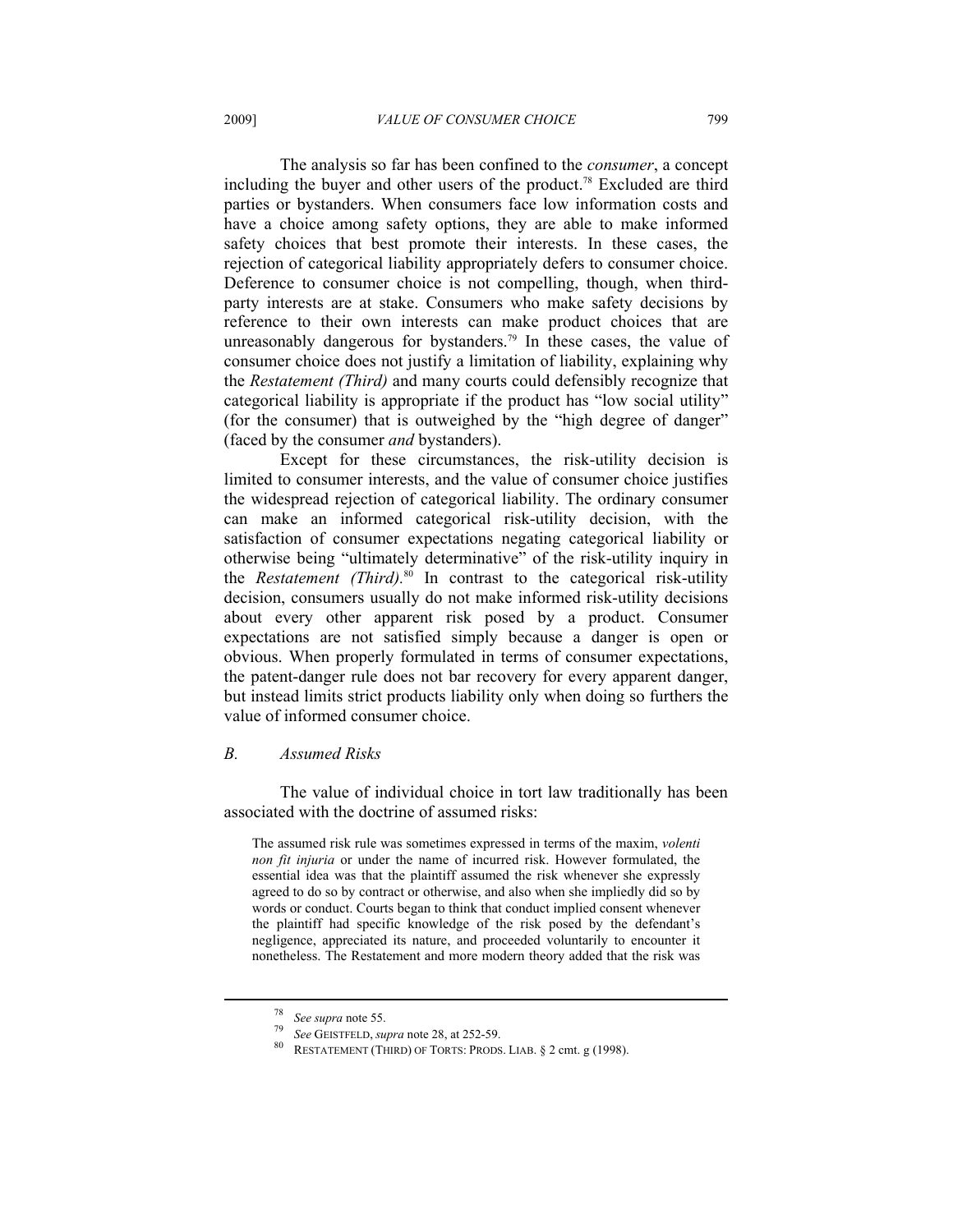assumed only if the plaintiff's conduct in encountering the risk manifested the plaintiff's willingness to accept responsibility for the risk.<sup>81</sup>

In product cases, plaintiffs cannot assume the risk expressly by contract. According to the *Restatement (Third)*, courts do not enforce contractual or express waivers of strict products liability because "[i]t is presumed that the ordinary product user or consumer lacks sufficient information and bargaining power to execute a fair contractual limitation of rights to recover."82 A disclaimer operates against a tort duty, which in turn exists only when the ordinary consumer is unable to make an informed risk-utility decision about the safety matter in question.<sup>83</sup> An individual consumer like the plaintiff presumably has the characteristics of the ordinary consumer, and so the waiver question only arises when the plaintiff presumably lacks sufficient information about the risks. Insofar as there is no reliable way to determine whether the plaintiff differs from the ordinary (uninformed) consumer in this respect, the presumption cannot be rebutted; the court must conclude that the plaintiff did not have enough information to execute a fair contractual limitation of her right to recover.84 Evidential limitations can explain why courts do not recognize contractual or express assumption of risk in product cases.

Courts can also refuse to enforce disclaimers for policy reasons. At the time of purchase, the consumer knows that the seller has completed its investments in product safety. Liability could not induce the seller to make any further safety investments, giving each consumer at the point of sale an incentive to waive liability in exchange for a reduction in product price. But because consumers will predictably act in this way, the resultant lack of liability would remove the financial incentive for product sellers to comply with the tort obligation in the first instance. Waivers, therefore, can yield unreasonably dangerous products when courts permit all consumers to waive liability.<sup>85</sup> A rule that permits only some consumers to waive liability, in turn, would then be unfair to those consumers who are foreclosed from that opportunity. These consumers would incur the full cost of ensuring that the seller complies with the tort duty, whereas those consumers who could waive liability would still be effectively protected by the tort duty—their products would be reasonably safe as required by the tort duty—but they would not have to incur the costs of enforcing that duty. To ensure that each consumer pays a fair share of the tort burden, courts can refuse to enforce

<sup>&</sup>lt;sup>81</sup> DOBBS, *supra* note 2, § 210 at 535 (footnotes omitted).<br><sup>82</sup> RESTATEMENT (THIRD) OF TORTS: PRODS. LIAB. § 18 cmt. a (1998).<br><sup>83</sup> *See supra* notes 37-39 and accompanying text.<br><sup>84</sup> *Cf.* GEISTFELD, *supra* note 28, with or expertise about the product does not reliably prove that she made an informed risk-utility decision to use the defective product).<br>
<sup>85</sup> See a generally Abrillian L. With the C. C. C. C. C. C. C. C. C. C. C. C. C.

decision to use the defective product). 85 *See generally* Abraham L. Wickelgren, *The Inefficiency of Contractually-Based Liability With Rational Consumers*, 22 J. L. ECON. & ORG. 168 (2006).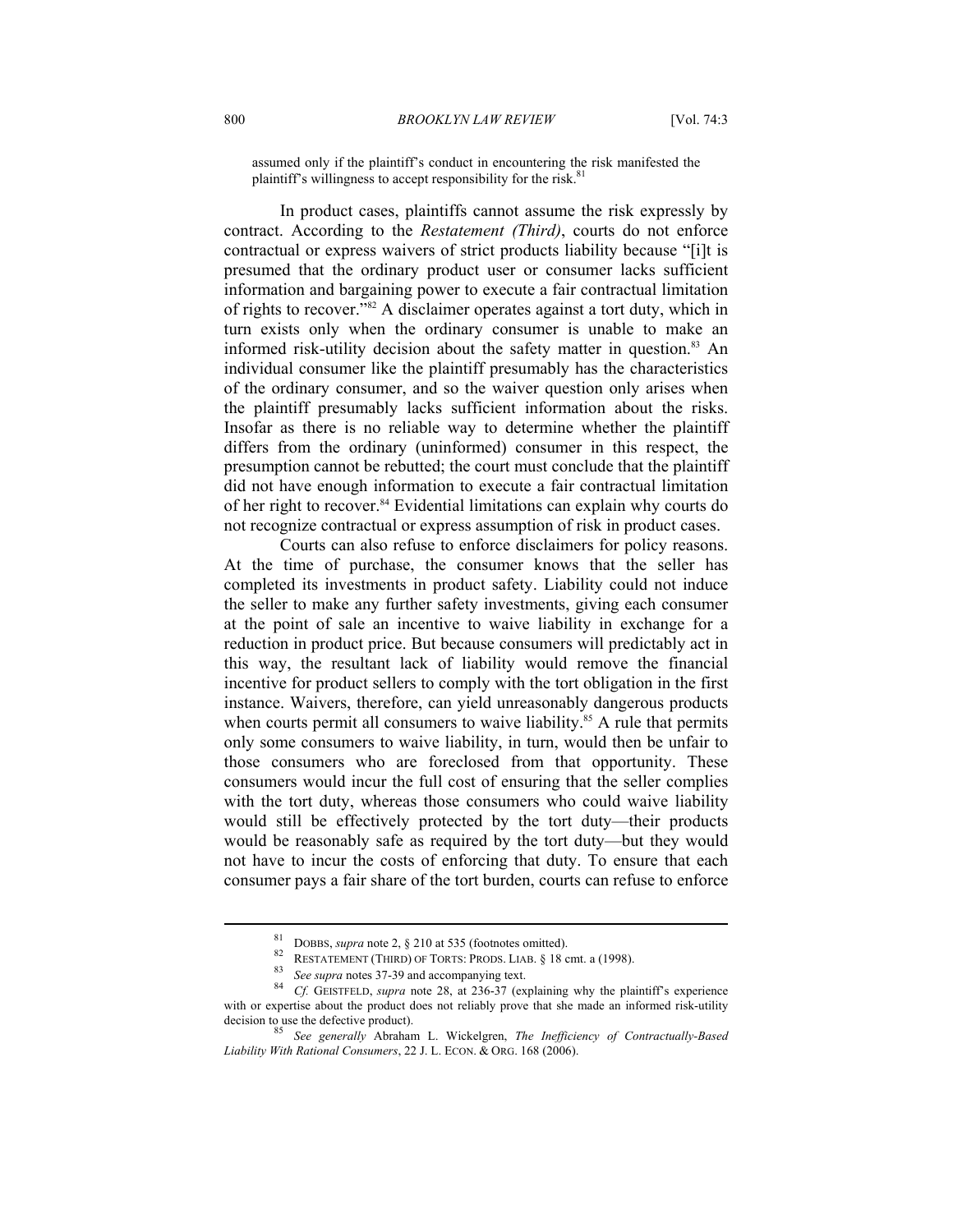contractual or express disclaimers of liability without denying the value of consumer choice.

Courts in product cases also do not explicitly recognize another formulation of the assumed risk rule, known as primary assumption of risk. Under this doctrine, a right holder's choice to engage in a risky activity, such as downhill skiing, makes her responsible for the risks inherent in the activity.<sup>86</sup> In these cases, the ordinary right holder (skier) has enough information to make an informed decision that the benefits of engaging in the activity (skiing) outweigh the inherent risks, thereby relieving the duty holder (a ski resort) of responsibility for those risks. $87$ This defense does not have to be explicitly recognized in product cases because the identical principle justifies the rule against categorical liability. Rather than conclude that the consumer has primarily assumed the risk inherent in the activity (or the use of any product within the category), courts instead conclude that the product design satisfies consumer expectations and is not defective. As in the case of primary assumption of risk, the ordinary right holder (consumer) can make an informed decision that the benefits of engaging in the activity (or the utility of using the product) outweigh its inherent risks, relieving the duty holder (product seller) of responsibility for that particular safety decision. Strict products liability furthers the value of informed consumer choice in the manner required by the doctrine of primary assumption of risk, even though that formulation of the assumed risk rule is not expressly recognized as an affirmative defense.

The only remaining cases that implicate the assumed risk rule are those in which the defendant imposed a tortious risk on the plaintiff, who then had a choice of whether to continue to face the risk. To breach the duty under strict products liability, the defendant must have sold a defective product that was unreasonably dangerous. Even though the buyer did not know of the defect at the time of purchase (rendering the product "unreasonably dangerous" as per the *Restatement (Second)* rule of strict products liability), the plaintiff could subsequently gain knowledge of the defect. If the plaintiff then decided to use the product despite the known defect and was injured as a result, her tort claim against the seller would be governed by the doctrine known as secondary assumption of risk.<sup>88</sup>

<sup>86</sup> *E.g.*, Morgan v. State, 685 N.E.2d 202, 207 (N.Y. 1997) ("[B]y engaging in a sport or recreational activity, a participant consents to those commonly appreciated risks which are inherent in and arise out of the nature of the sport generally and flow from such participation.").

See, e.g., Sajkowski v. Young Men's Christian Ass'n of Greater New York, 702 N.Y.S.2d 66, 67 (N.Y. App. Div. 2000) ("[I]f the risks of an activity are fully comprehended or perfectly obvious, one who participates in the activity is deemed to have consented to the risks. Furthermore, where the risk is open and obvious, the mere fact that the defendant could have provided safer conditions is irrelevant.") (citations omitted). 88 *See, e.g.*, Knight v. Jewett, 834 P.2d 696, 703, 707-08 (Cal. 1992) (distinguishing

primary and secondary assumption of risk in terms of whether the defendant breached a duty owed to the plaintiff).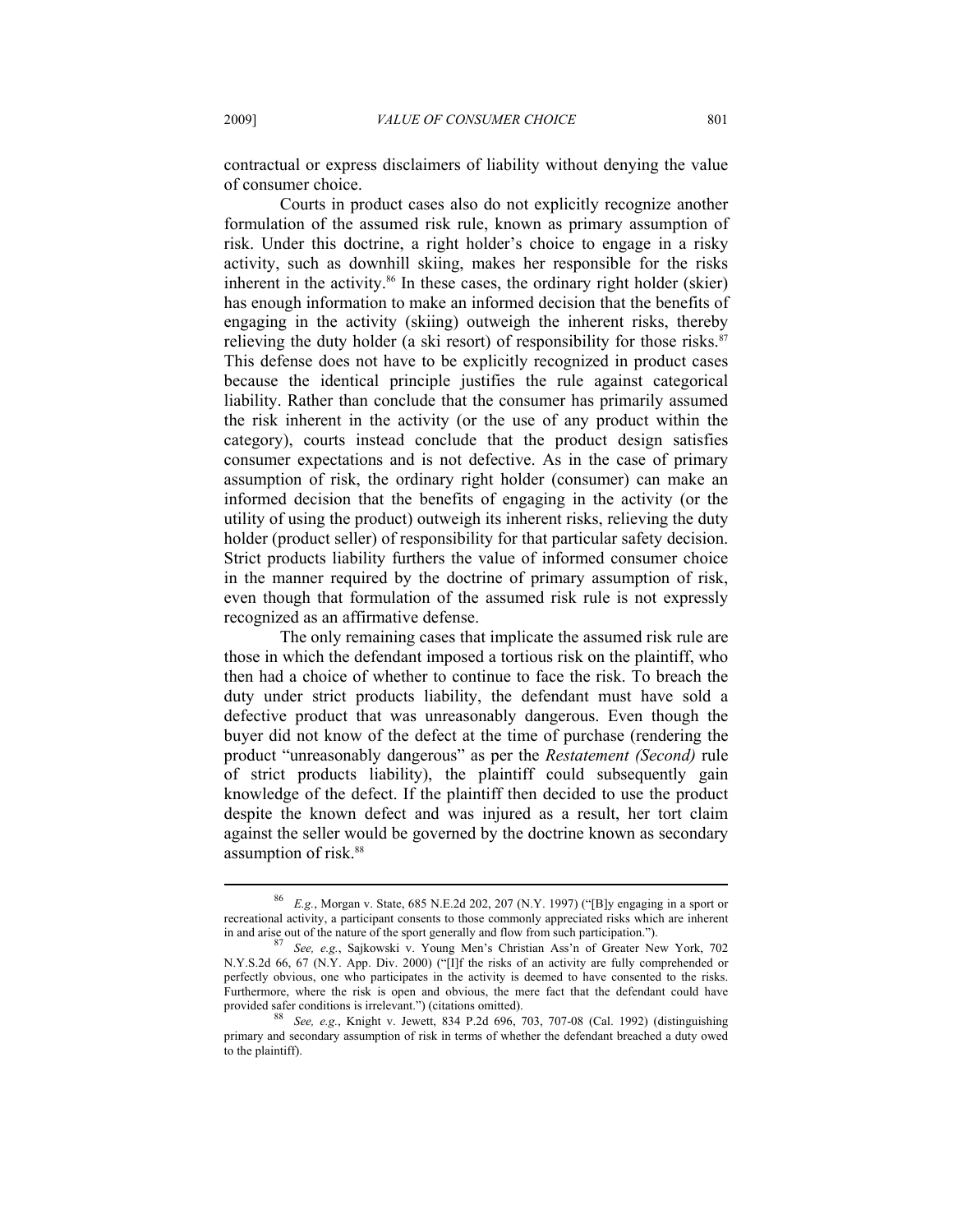These claims are barred by the value of informed consumer choice only when the plaintiff's choice to use the defective product was based on a risk-utility decision identical to the one implicated by the allegation of liability. This condition is not satisfied for the class of claims in question.

For example, assume the plaintiff discovers that an automobile is defectively designed for not containing an airbag. As previously discussed, the plaintiff's risk-utility decision to use the automobile fundamentally differs from the risk-utility decision implicated by her allegation that the design is defective for not including airbags. $89$  A plaintiff who knows about a design defect and still uses the product has not made a risk-utility decision that is inconsistent with her allegation of liability, enabling the court to value the plaintiff's safety decision while still recognizing her liability claim.

Indeed, the plaintiff's decision to use the automobile without an airbag would be reasonable—the net benefits of using the car clearly outweigh the added risk posed by the absence of airbags. Under the assumed risk rule, "the plaintiff's acceptance of a risk is not voluntary if the defendant's tortious conduct has left him no reasonable alternative course of conduct in order to . . . exercise or protect a right or privilege of which the defendant has no right to deprive him."90 A product seller has no right to deprive a consumer of the right to use the product in a reasonable manner, and the only way the plaintiff can use the automobile requires him to face the risk posed by the absence of an airbag. The plaintiff's reasonable choice to use such a product with a known defect is not "voluntary" for purposes of the assumed risk rule, nor does the plaintiff's reasonable product use provide any other ground for reducing the seller's liability.

The same outcome occurs with respect to construction or manufacturing defects. This allegation of strict products liability implies that the defect renders the product unfit for sale, and so the allegation can be barred by the consumer's informed risk-utility choice to purchase the product with a known risk of malfunction.<sup>91</sup> Unlike these cases, the present inquiry is limited to defects that the consumer discovered only after purchase. In deciding whether to use a product that has already been purchased, the consumer presumably compares the net utility of the particular use with the risk posed by that use. The decision to use the defective product does not incorporate the sunk cost of the purchase price, an obvious difference with the earlier purchase decision (made without knowledge of the defect) that is implicated by the allegation of liability. Once again, the plaintiff's informed choice to use the allegedly

<sup>89</sup> *See supra* notes 54-56 and accompanying text. 90 RESTATEMENT (SECOND) OF TORTS § 496E(2)(b) (1965). 91 *See supra* notes 52-56 and accompanying text.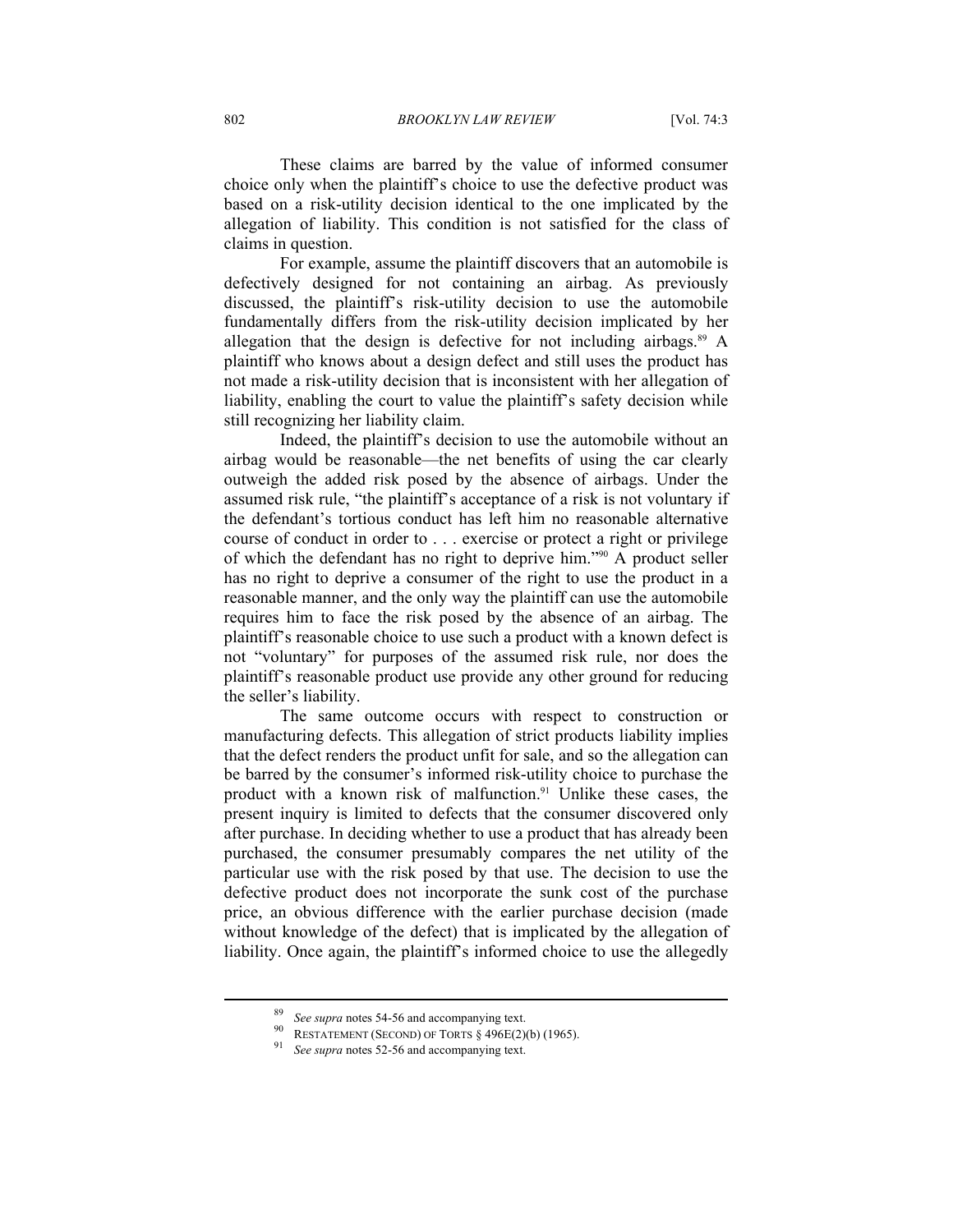defective product can be fully valued by a court that recognizes the plaintiff's allegation of liability.

For these reasons, the *Restatement (Second)* defensibly reduces the plaintiff's recovery for secondary assumption of risk only when the plaintiff "voluntarily and unreasonably proceed[s] to encounter a known danger."92 The plaintiff's choice does not bar recovery—the choice to use the product on a particular occasion is not inconsistent with the allegation of liability—and so the only reason for reducing the plaintiff's recovery involves instances in which her decision to use the product was unreasonable. Such a decision is merely a form of unreasonable conduct indistinguishable from other forms of contributory negligence. Secondary assumption of risk is also limited to cases of contributory negligence in the *Restatement (Third)*, which allows for a reduction of the plaintiff's damages only when "the plaintiff's conduct fails to conform to generally applicable rules establishing appropriate standards of care."93 The plaintiff's choice regarding product use can provide a ground for reducing the seller's liability, but the reason does not stem from the value of informed consumer choice, thereby explaining why the plaintiff is not entirely barred from recovery.<sup>94</sup>

### **CONCLUSION**

 $\overline{a}$ 

The growth of products liability has been astounding, particularly when compared to the slowly evolving tort rules of the common law. In 1965, the rule of strict products liability was adopted by the American Law Institute in section 402A of the *Restatement (Second) of Torts*, and was then adopted by most states shortly thereafter. The dozen or so pages devoted to the problem of product defects in the *Restatement (Second)* subsequently led to a body of law requiring over three hundred pages of exposition in the *Restatement (Third) of Torts: Products Liability*, which was adopted by the American Law Institute in 1997.95

<sup>92</sup> RESTATEMENT (SECOND) OF TORTS § 402A cmt. n (1965).<br>
93 RESTATEMENT (THIRD) OF TORTS: PRODS. LIAB. § 17(a) (1998).<br>
94 Product misuse instead implicates an issue of fairness across consumers. The individual plaintiff's vindication of the tort right can also protect other consumers with respect to defects, like product design, that threaten other consumers in the market. The elimination of such defects works to the benefit of all right holders, but the damages award also increases the product price for all other consumers, including those who do not misuse the product. Whether the plaintiff's recovery should be reduced for product misuse, therefore, depends on how this benefit and burden should be fairly distributed across consumers. Consistent with this reasoning, "[a] major policy reason which courts articulate for accepting comparative responsibility is that allowing a victim's negligence to be irrelevant to her recovery is unduly unfair because it makes careful product users bear the costs created by the careless users of products." William J. McNichols, *The Relevance of the Plaintiff's Misconduct in Strict Tort Products Liability, the Advent of Comparative Responsibility, and the Proposed* Restatement (Third) of Torts, 47 OKLA. L. REV. 201, 242 (1994). *See* RESTATEMENT (THIRD) OF TORTS: PRODS. LIAB. (1998).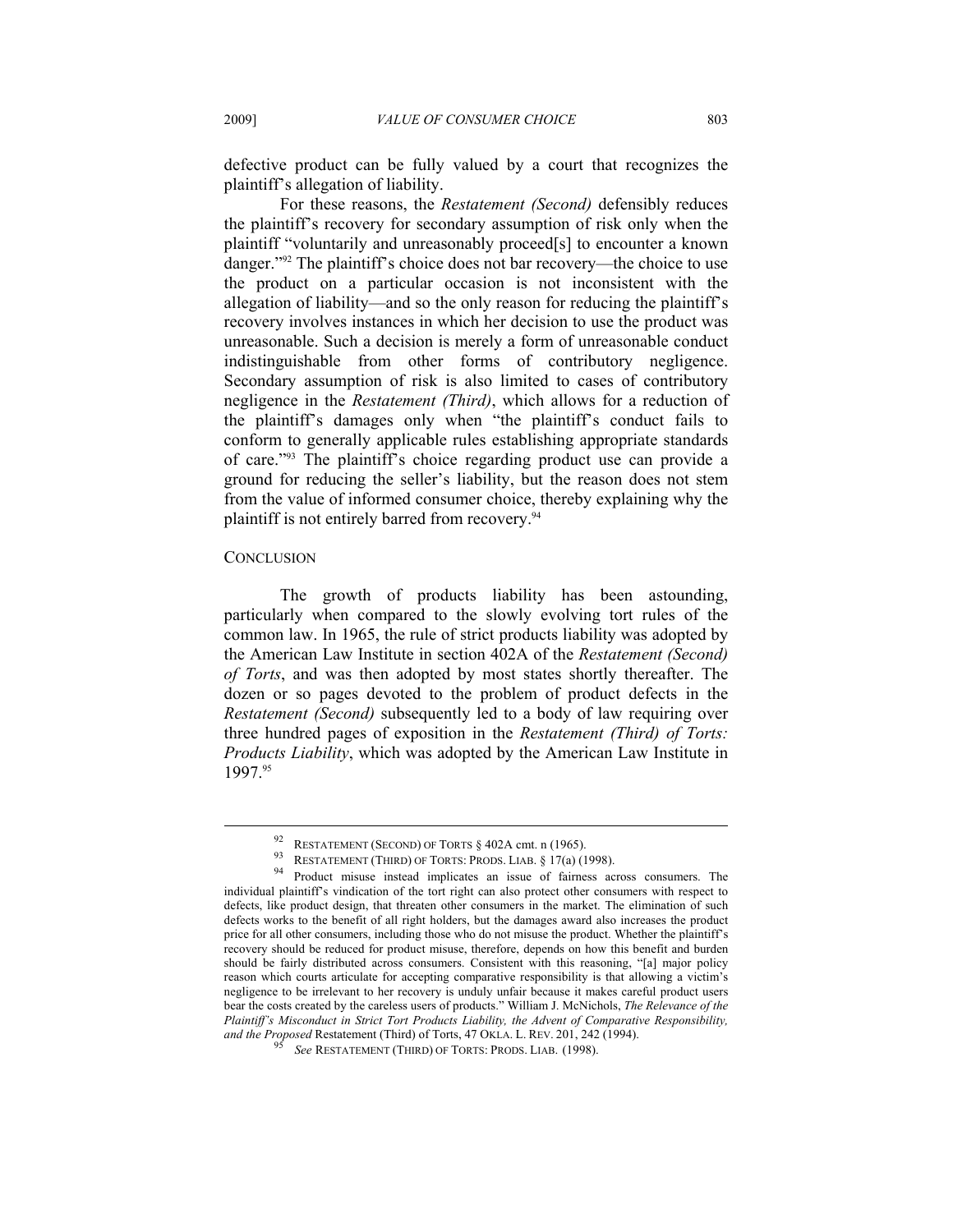A rapidly developing body of law cannot be simply restated, and the ongoing interplay between consumer expectations and the risk-utility test has proven to be a particularly hard problem. A number of courts have rejected the *Restatement (Third)*'s risk-utility test for defective product designs because it "fundamentally alter[s] the law of product liability in this state."96 As the Maryland Court of Appeals explained, "[g]iven the controversy that continues to surround the risk-utility standard articulated for design defect cases in . . . the *Restatement (Third)*, we are reluctant at this point to cast aside our existing jurisprudence in favor of such an approach on any broad, general basis."97 Although these decisions cast doubt on the overall approach adopted by the *Restatement (Third)*, they also provide important support for the *Restatement (Third)*. Having forcefully rejected the risk-utility test in the *Restatement (Third)*, most of these courts have then incorporated the risk-utility test into their existing jurisprudence of consumer expectations based on the *Restatement (Second)*. 98 Typically, the resultant liability rule is "in actuality, perfectly consistent with" the *Restatement (Third)*. 99 Why do courts flatly reject the risk-utility test in the *Restatement (Third)* and then immediately incorporate that test into the *Restatement (Second)* liability rule?

Perhaps these courts have become entangled in "rhetorical confusion [that] is largely unnecessary."100 For reasons articulated here, courts could defensibly reject the basic approach of the *Restatement (Third)* while also adopting its liability rules. The *Restatement (Third)* has obscured the essential way in which strict products liability depends on consumer expectations, thereby creating the misleading impression that this body of law does not adequately value consumer choice.<sup>101</sup> Rather than being confused about the liability rules, courts could rightly reject any approach that does not appropriately recognize the value of consumer choice in products liability.

The value of consumer choice is recognized by the *Restatement (Second)* rule of strict products liability—the textual source of contemporary products liability law. The rule has considerably evolved over a short period of time. Courts have applied it to different sets of circumstances, producing a larger number of distinct doctrines that are addressed by the *Restatement (Third)*. As the common origin of these varied doctrines, the *Restatement (Second)* rule of strict products liability

Mikolajczyk v. Ford Motor Co., No. 104983, 2008 WL 4603565, at \*15 (Ill. Oct. 17, 2008); *see also* Potter v. Chi. Pneumatic Tool Co., 694 A.2d 1319, 1334 (Conn. 1997) (describing

controversy and rejecting the risk-utility test in the *Restatement (Third)*).<br><sup>97</sup> Halliday v. Sturm, Ruger & Co., 792 A.2d 1145, 1159 (Md. 2002).<br><sup>98</sup> *See, e.g., Mikolajczyk*, 2008 WL 4603565, at \*22.<br><sup>99</sup> RESTATEMENT

<sup>(</sup>discussing *Potter*, 694 A.2d 1319). 100 *See* James A. Henderson, Jr. & Aaron D. Twerski, *Achieving Consensus on Defective Product Design*, 83 CORNELL L. REV. 867, 867 (1998).<br><sup>101</sup> *See supra* notes 7-16 and accompanying text.